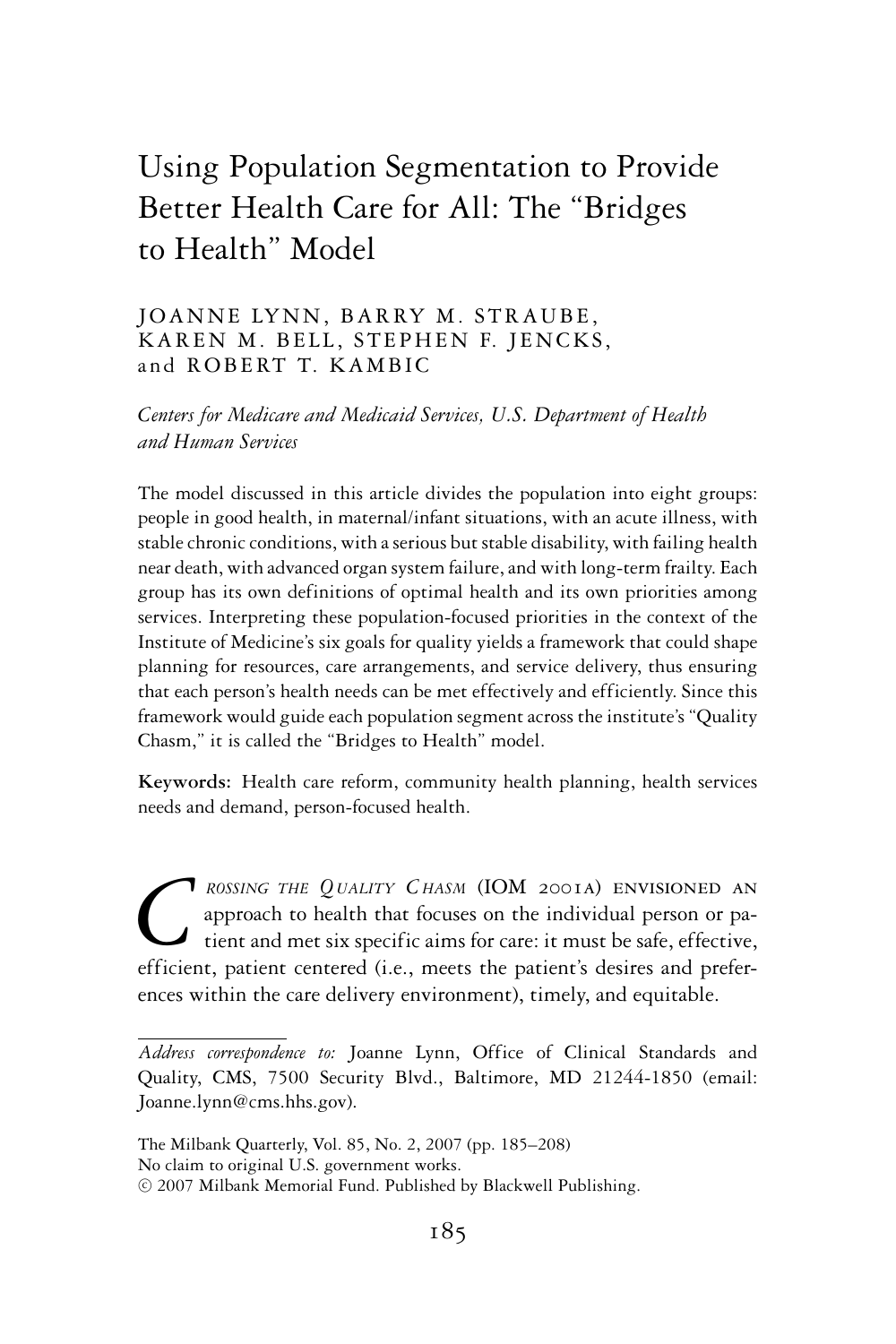The same IOM report proposed that this person-focused system require three elements: an information-rich environment supported by health information technologies, the patient's (or advocate's) engagement in all aspects of care, and coordination among teams of caregivers. Shifting to this model from our fragmented, provider-focused health care system (in which patients must adjust to their providers' time and practice patterns) will require changes in how we assess and monitor the quality of health care, pay for health and reimburse for health care, monitor health and health needs, define optimal health, and prioritize health needs. Tailoring services in an ad hoc way to match each citizen's situation, however, would be difficult and costly.

A practical alternative, widely used in other industries, is to stratify the customer population into groups that are sufficiently homogeneous to enable arranging a set of commonly needed supports and services to meet their expected needs. Our current system essentially segments the population by the provider whose services the patients are using at the moment—for example, a nursing home population, a hospitalized population, a home health care population, or an office-based care population. The results are dehumanizing and produce discontinuous, wasteful, and unreliable care. In this article, we suggest stratifying the population based on health prospects and priorities, rather than on the health care provider of the moment. No one can expect a trauma center to meet the long-term behavior management needs of a dementia patient, just as no one would expect an SUV to meet the needs of a thrifty driver when gas is scarce, or an airport hotel to have a ski lift.

This article illustrates how the concept of segmenting patient populations can lead to more creative and effective strategies for safe, efficient, effective, timely, patient centered, and equitable health care and thus a better understanding of how to achieve better health for both the individual and all people. Since our model tries to bridge the quality chasm (IOM 2001a) for each population segment, we call it the "Bridges to Health" model. In a health care system designed around the predictable needs of various populations, clinicians find it easier to respond to individual patients' needs and preferences. Although this approach may have many applications, this article describes its uses only for the federal initiatives for quality and health information technologies. This is the first publication of this approach, but comments from scores of our colleagues over several years have helped shape the ideas. We present this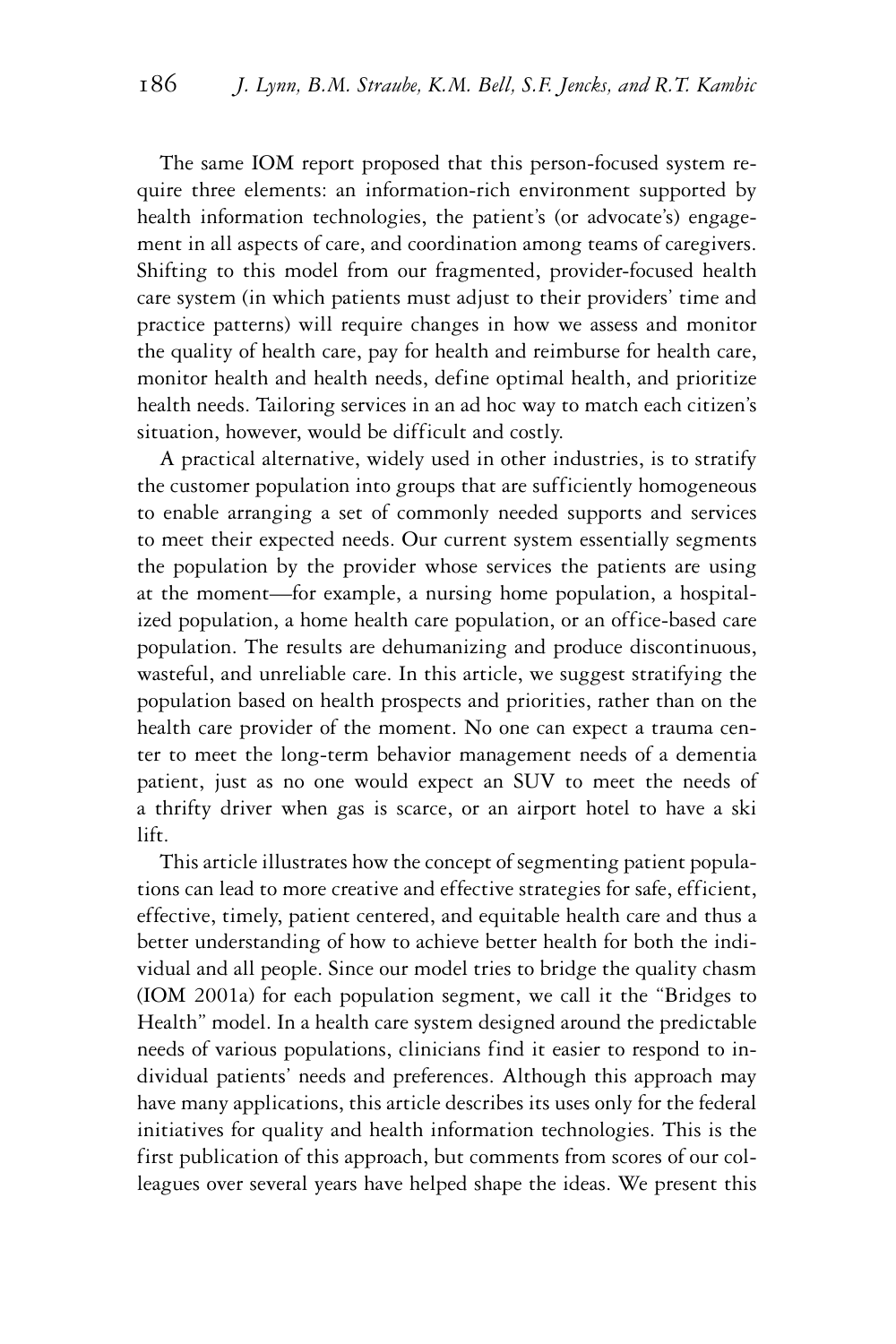approach here in order to invite comment and correction and to enable others to use it and report on its merits.

### The Populations and Matching Services

Table 1 proposes segmenting the entire population into eight groups and illustrates each group using a representative person. (Later tables deliberately vary the labels slightly to help the reader better understand the eight populations.) Three considerations shape this proposal:

- 1. The set of population segments must be limited if the health care system is to offer a sensible array of integrated services for each segment and to make those services available almost everywhere.
- 2. The set of population segments should include everyone; that is, at every point in his or her life, every person should fit into one of these categories.
- 3. The people in each population segment must have sufficiently similar health care needs, rhythms of needs, and priorities to make the segment useful for planning, but each segment must be different enough to justify separate consideration. Planners must be able to structure the supports, service arrays, and care delivery arrangements so that they will meet the needs of anyone in that segment reasonably well, even though they may be mismatched to other segments.

Table 2 lays out the health-related concerns, major components of health services and supports, and life goals typical of each segment of the population. The last column of table 2 matches each population segment with the goals of health care developed by the Foundation for Accountability (FACCT) (Lansky and Bethell 2000) and adopted by the Agency for Healthcare Research and Quality (AHRQ 2004; IOM 2001b) for the congressionally mandated annual review of health care quality and by the Institute of Medicine in its "Priority Areas for National Action" report (IOM 2003).

Other researchers have used paradigm cases from a small array of population segments to guide reform. The "Esther Project" in Sweden, for example, uses paradigm cases to test whether disabled elderly persons with certain characteristic clinical profiles can count on good care (Institute for Healthcare Improvement 2006). The results of that inquiry guide the priorities for health care improvement.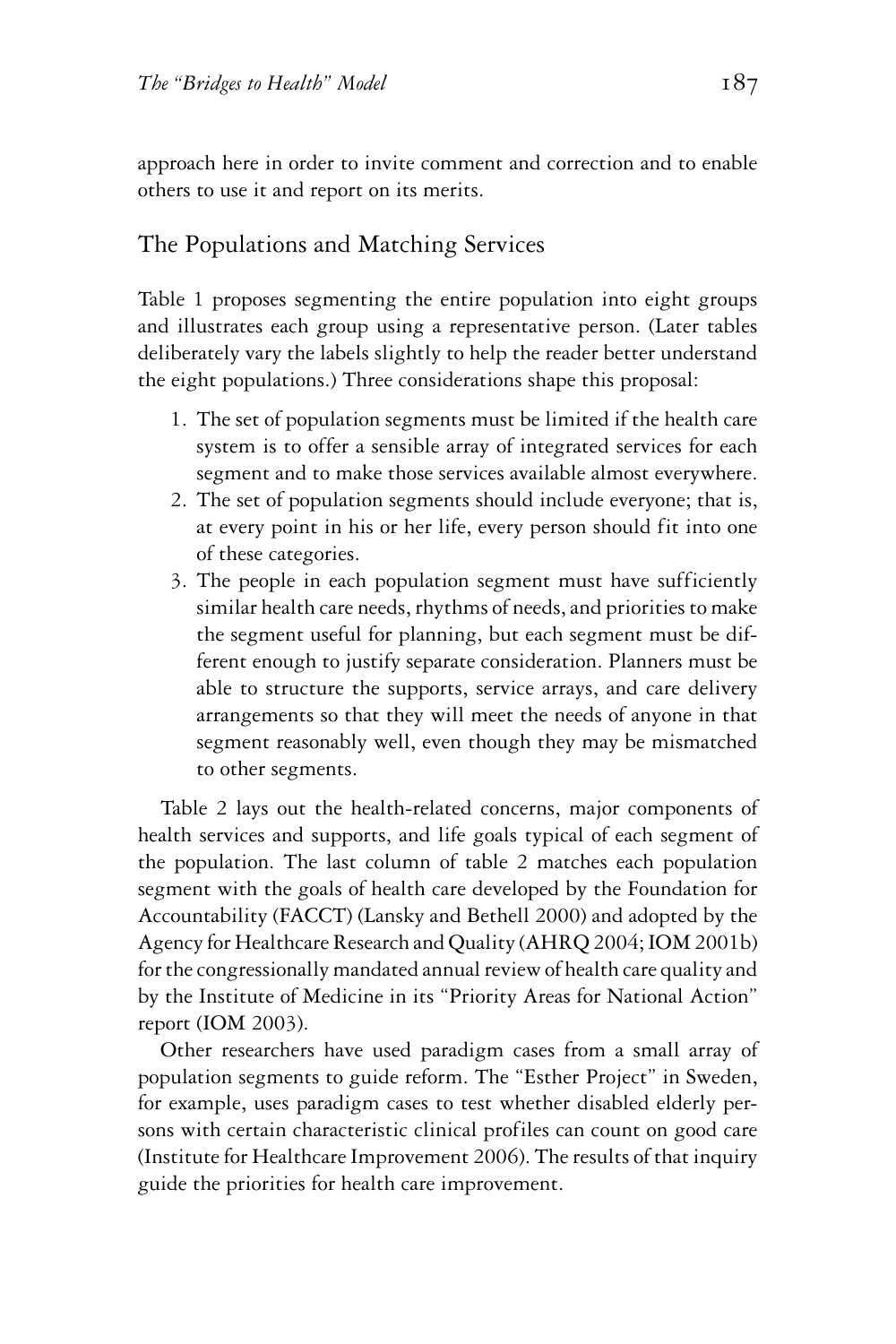| Population                                   | Patient and Services                                                                                                                                                                                                                                                                                                                                                                                                                                                                                                                                                  |
|----------------------------------------------|-----------------------------------------------------------------------------------------------------------------------------------------------------------------------------------------------------------------------------------------------------------------------------------------------------------------------------------------------------------------------------------------------------------------------------------------------------------------------------------------------------------------------------------------------------------------------|
| 1. Healthy                                   | Mr. Smith, a 37-year-old carpenter, usually books an<br>appointment with his primary care physician each<br>year around his birthday for an annual checkup and<br>necessary screenings. He also may contact his<br>physician's office for acute, self-limiting problems<br>such as a sore throat.                                                                                                                                                                                                                                                                     |
| 2. Maternal and<br>infant health             | Mrs. Brown, a 26-year-old waitress, had regular contact<br>with her gynecologist for contraception and general<br>health monitoring until deciding to become<br>pregnant. A year later, she sought fertility treatment<br>and had monitoring through normal pregnancy and<br>delivery. Her newborn's checkups and immunizations<br>follow national guidelines.                                                                                                                                                                                                        |
| 3. Acutely ill                               | Tom Jones, an 18-year-old high school student, broke<br>his femur while playing football. An ambulance<br>promptly transported him to the local emergency<br>room. Following an uneventful surgical procedure,<br>Tom received physical therapy to rehabilitate his leg<br>and maintain his body strength. He returned as the<br>team quarterback eight weeks later.                                                                                                                                                                                                  |
| 4. Chronic<br>conditions,<br>normal function | Mrs. Gomez, a 49-year-old teacher, has hypertension<br>and diabetes. While she has taken classes to learn how<br>to reduce her risks and control these conditions, she<br>still finds that both are occasionally out of control<br>and then makes an appointment with her physician,<br>whose office sends her reminders for immunizations,<br>regular checkups, and monitoring for possible<br>complications.                                                                                                                                                        |
| 5. Stable but serious<br>disability          | Mr. White, a 56-year-old telemarketer, also is a former<br>paratrooper who is quadriplegic from a gunshot<br>wound to the neck. He lives with his brother in an<br>extensively adapted apartment and has a paid aide for<br>personal care. He has a motorized wheelchair and<br>transportation for shopping and outings. He has been<br>suicidal at various times and often has urinary tract<br>infections. He uses a medical home team for<br>continuity and comprehensive coordination of<br>services, and he and the team work from a negotiated<br>plan of care. |

TABLE 1 Population Segments with Typical Patient Examples

*(Continued)*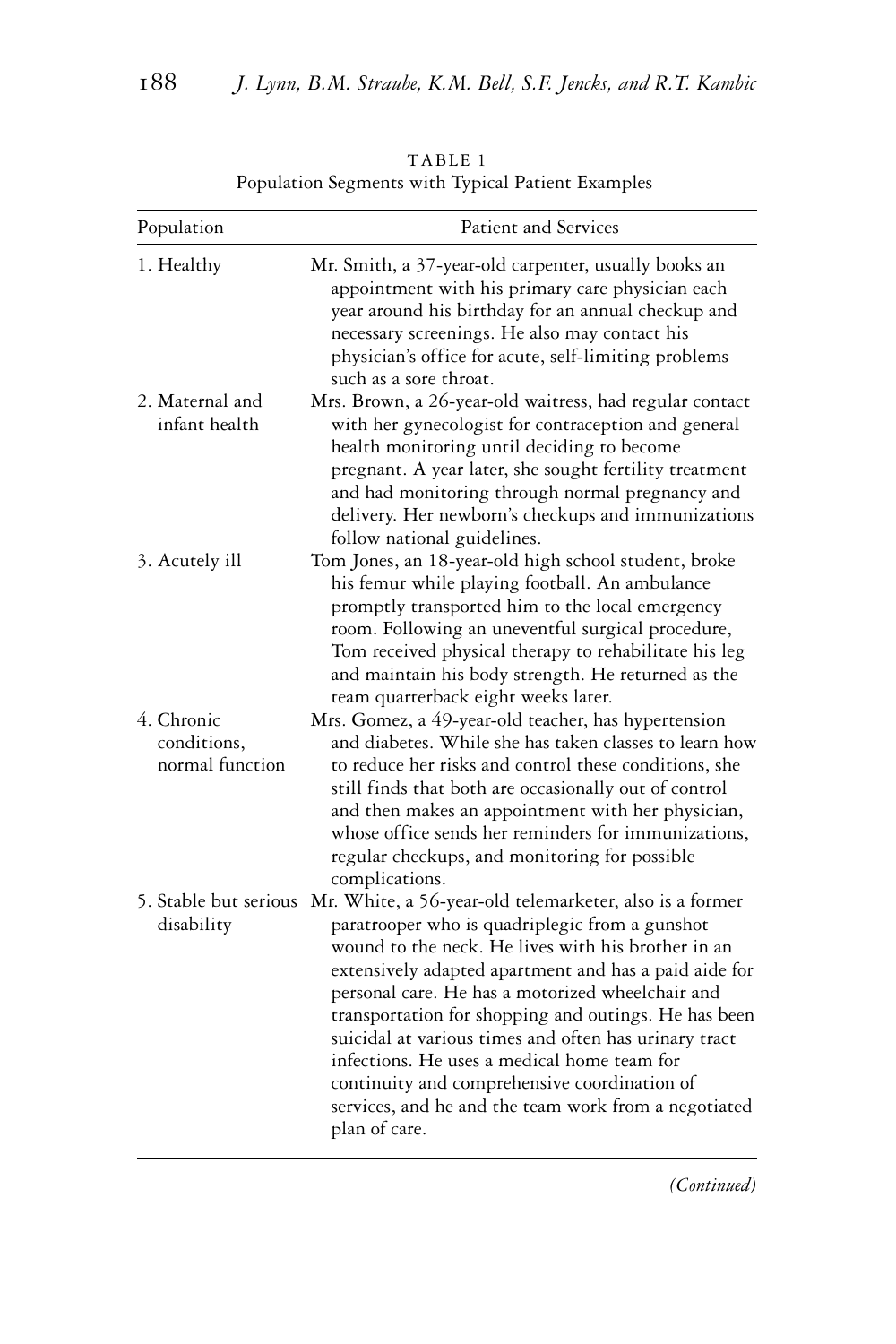| Population                                    | Patient and Services                                                                                                                                                                                                                                                                                                                                                                                                                                                                                                                                                                                |
|-----------------------------------------------|-----------------------------------------------------------------------------------------------------------------------------------------------------------------------------------------------------------------------------------------------------------------------------------------------------------------------------------------------------------------------------------------------------------------------------------------------------------------------------------------------------------------------------------------------------------------------------------------------------|
| 6. Short period of<br>decline before<br>dying | Mrs. Black, a 68-year-old realtor, found she had<br>metastatic ovarian carcinoma a few months ago and is<br>now fatigued and losing weight. After several<br>unsuccessful treatment regimens, she has accepted<br>hospice services, and friends and hospice staff ensure<br>that she can stay home to the end of her life. The<br>hospice clinicians manage pain and other symptoms<br>aggressively, and she is able to direct the completion<br>of her life to her own satisfaction.                                                                                                               |
| 7. Limited reserve<br>and exacerbations       | Mr. Simon, a 75-year-old executive, lives with severe<br>activity limitations due to emphysema. He has home<br>oxygen and a complex regimen of drugs and<br>treatments. He and his family have learned how to<br>manage his condition but also have a nurse<br>practitioner on call 24/7 for guidance or for urgent<br>home visits. He has a care plan that specifies a<br>time-limited trial of ventilator use and no<br>resuscitation.                                                                                                                                                            |
| 8. Frailty, with or<br>without<br>dementia    | Mrs. Evans, an 88-year-old former homemaker, has<br>dementia with incontinence, inability to walk or to<br>communicate verbally, and a serious pressure ulcer.<br>Although her daughter provides most of her care,<br>Mrs. Evans attends adult day care three days a week<br>for full baths, dressing changes, diversion, and<br>caregiver relief. The local senior service agency helps<br>with monitoring needs and coordinating services. The<br>daughter has authority to make decisions and has<br>decided to forgo resuscitation and to avoid<br>hospitalization unless essential to comfort. |

TABLE 1—*Continued*

At any one time, nearly every citizen's situation best matches the characteristics of one particular segment; but over time, most citizens move from one segment to others. Most of us spend most of our lives as healthy people (population segment 1), with occasional forays into and out of maternal and infant care (population segment 2) and acute illness (population segment 3). Eventually, most people accumulate one or more chronic conditions that require ongoing upkeep and then enter population segment 4. A small number of people live a long time with serious disabilities that are not particularly progressive, so they require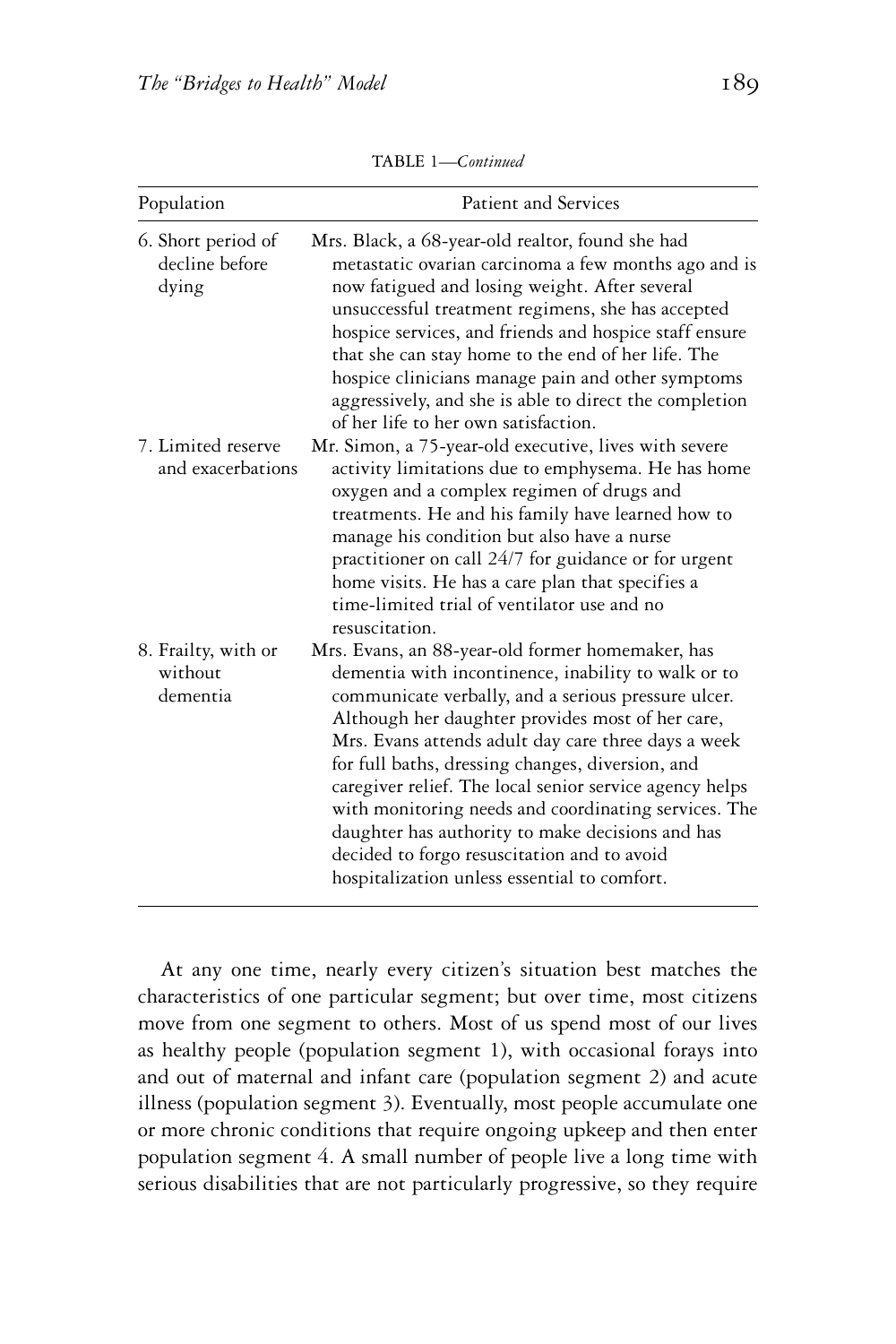|                                                                                          |                                                                                                             | Characterizing r optianum organicum py recantum rinorities                                                          |                                           |
|------------------------------------------------------------------------------------------|-------------------------------------------------------------------------------------------------------------|---------------------------------------------------------------------------------------------------------------------|-------------------------------------------|
| Characteristics<br>Population                                                            | Priority Concerns for<br>This Population                                                                    | Major Components of<br>Health Care                                                                                  | Goals for Health Care<br>IOM/AHRQ/FACCT   |
| 1. Healthy                                                                               | Longevity, by preventing accidents,<br>illness, and progression of early<br>stages of disease               | information available to the public<br>occupational health, and health<br>Physicians' offices, health clinics,      | Staying healthy                           |
| 2. Maternal and infant<br>health                                                         | Healthy babies, low maternal risk,<br>control of fertility                                                  | perinatal care; fertility control and<br>Prenatal services, delivery, and<br>enhancement                            | Staying healthy                           |
| likely return to health<br>3. Acutely ill, with                                          | Return to healthy state with minimal<br>suffering and disruption                                            | physicians' offices, medications, or<br>short-term rehabilitative services<br>Emergency services, hospitals,        | Getting well                              |
| 4. Chronic conditions,<br>"normal" function<br>with generally                            | progression, accommodating<br>Longevity, limiting disease<br>environment                                    | Self-management, physicians' offices,<br>hospitalizations, and ER visits                                            | Living with illness or<br>disability      |
| disability, including<br>mental disability<br>relatively stable<br>Significant but<br>'n | Autonomy, rehabilitation, limiting<br>environment, caregiver support<br>progression, accommodating          | Home-based services, environmental<br>adaptation, rehabilitation, and<br>institutional services                     | Living with illness or<br>disability      |
| 6. "Dying" with short<br>decline                                                         | Comfort, dignity, life closure, caregiver<br>support, planning ahead                                        | At-home services, hospice, and<br>personal care services                                                            | Coping with illness at the<br>end of life |
| serious exacerbations<br>7. Limited reserve and                                          | Avoiding exacerbations, maintaining<br>function, and specific advance<br>planning                           | Self-care support, at-home services,<br>guidance, and home-based care<br>24/7 on-call access to medical             | Coping with illness at the<br>end of life |
| 8. Long course of decline,<br>from dementia and/or<br>frailty                            | function, skin integrity, mobility,<br>Support for caregivers, maintaining<br>and specific advance planning | Home-based services, mobility and care<br>and support, and nursing facilities<br>devices, family caregiver training | Coping with illness at the<br>end of life |

TABLE 2<br>Characterizing Population Segments by Health Priorities Characterizing Population Segments by Health Priorities TABLE 2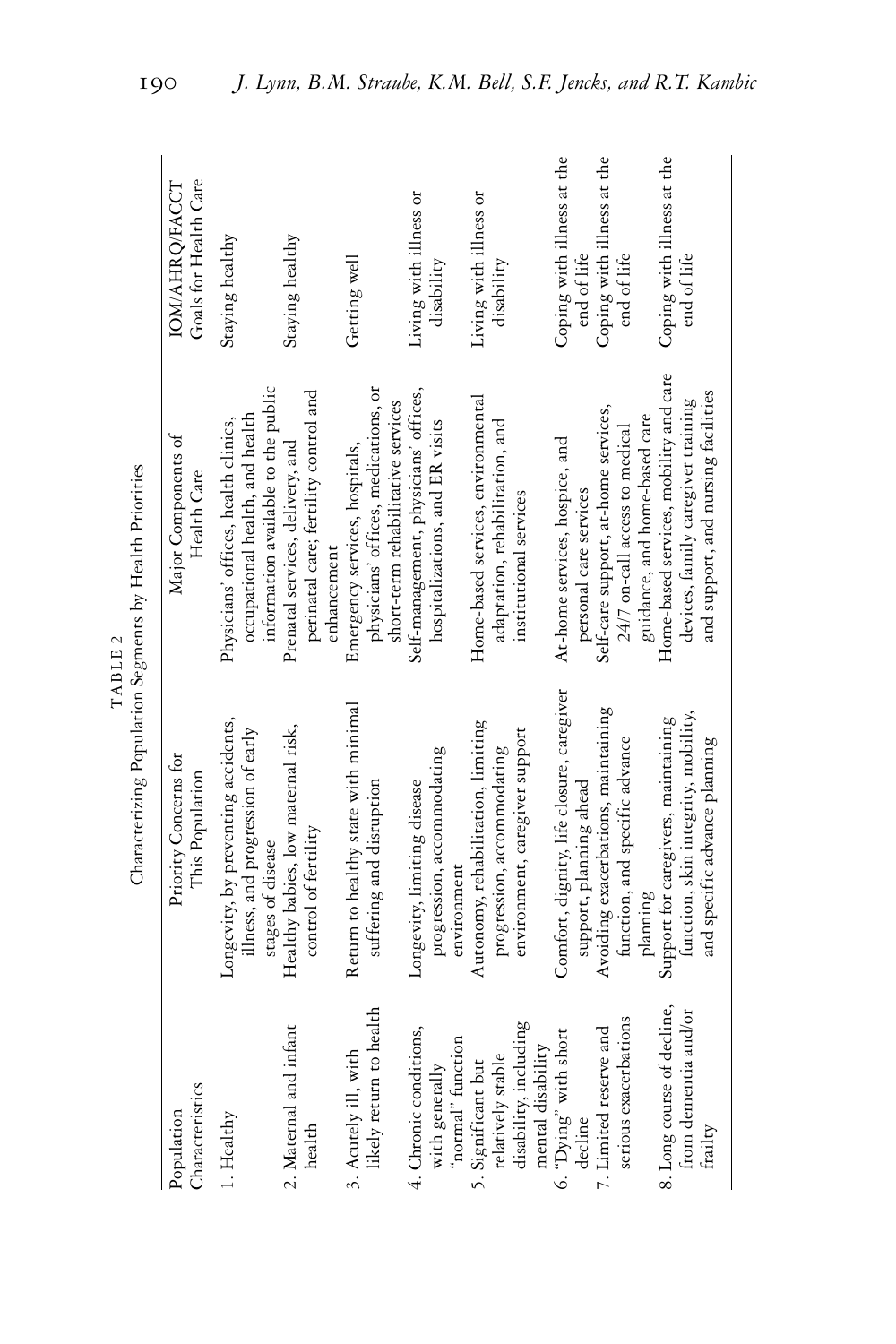information, tools, supports, and services to enable them to live full lives with disabilities (population segment 5). In general, persons with established chronic conditions (population segment 4) and serious disabilities (population segment 5) will not return to being healthy (population segment 1) or to merely needing acute care (population segment 3) or maternal/infant care (population segment 2), although they may have pregnancy or acute illness superimposed on their long-term condition. In general, substantial long-term conditions endure throughout such episodes, so the health and care system arrangements for population segments 4 and 5 should include access to acute and maternal services when needed.

Eventually, almost everyone experiences one of the end-of-life courses. The transition from being chronically ill or disabled to the degree of disability envisioned in population segments 6, 7, and 8 often is gradual. The U.S. Department of Veterans Affairs' health care system makes veterans eligible for its Home-Based Primary Care program when "they face so many challenges that they are just too sick to come to clinic" (personal communication, Thomas Edes, MD, chief of Home and Community-Based Care for the U.S. Department of Veterans Affairs, January 20, 2007). The Gold Standards Framework in Britain (Gold Standards Framework 2006) and various palliative care efforts in this country (Lynn 2004) use the criterion of "being sick enough that death in the next six months would not be surprising." This transition may require arbitrary and replicable definitions when eligibility for costly services such as home care and hospice is determined. Return from the last phase of life trajectories (population segments 6, 7, and 8) to other population segments is so unlikely as to justify only an occasional exception to the routine. Transitions from a course with organ system failure (population segment 7) to frailty (population segment 8) are more common, as a person living with a dominant organ system failure ages and accumulates multiple comorbidities and the syndrome of frailty. The care arrangements for these population segments should plan for the more common transitions.

## Characterizing Quality

*Crossing the Quality Chasm* (IOM 2001a) envisioned a system that is safe, effective, efficient, patient centered, timely, and equitable. These aims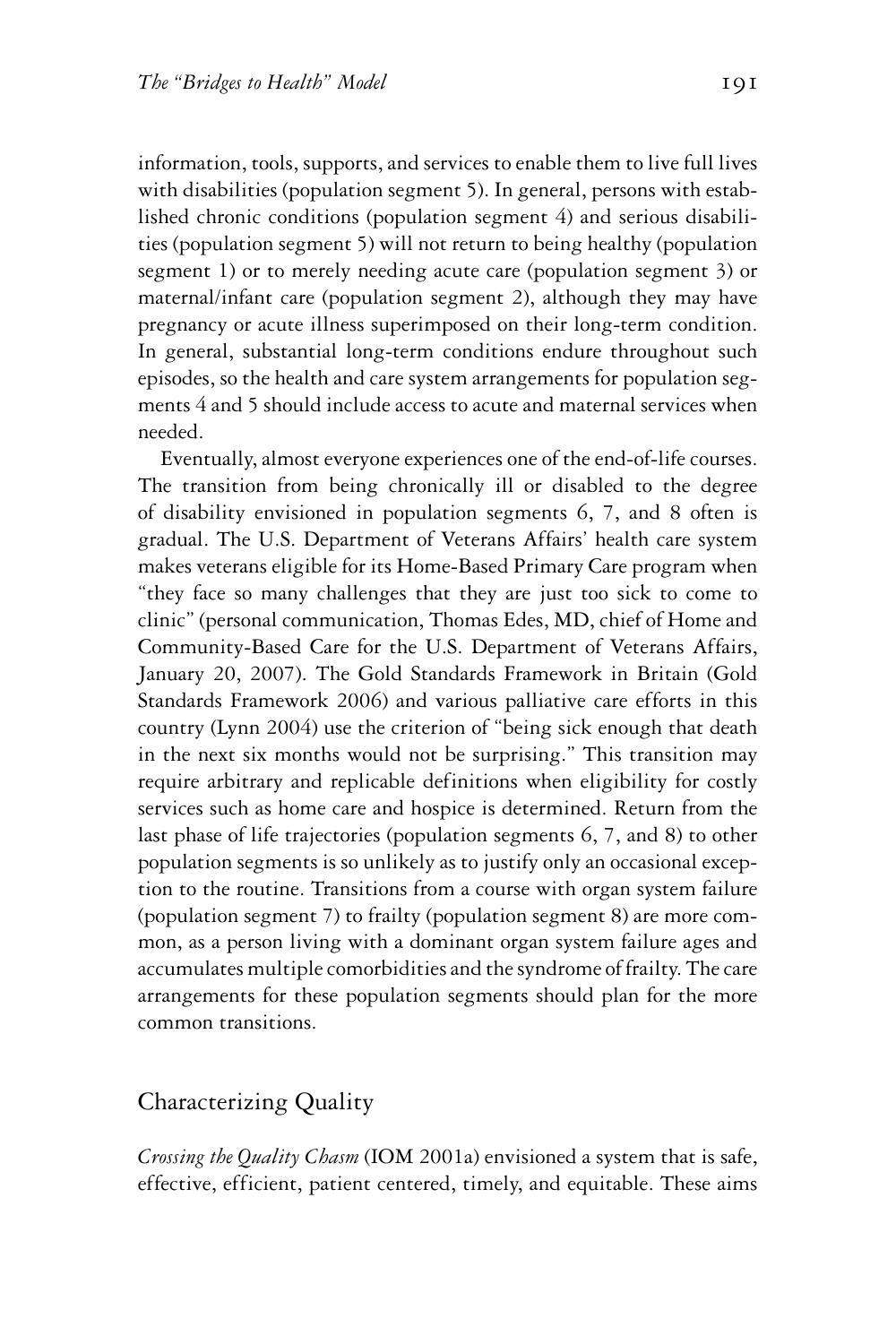have become the common framework for assessing providers, although they also frame a more comprehensive person-focused approach to health maintenance and improvement. Matching the priorities of each population segment to the six IOM aims is the central characterization of our Bridges to Health model. Table 3 provides a working understanding of the definitions of quality health care, which includes ensuring that information and supports for patients are available for self-management, measuring progress toward health-related goals, and prioritizing areas needing improvement in each cell of the framework. For example, whereas improvements in safety (a column) could require the prevention of falls and pressure ulcers for the frail elderly (a row), ensuring correctsite surgery is more important to those with acute problems (another row).

As each population segment (a row in table 3) intersects with each IOM aim (a column in table 3), the resulting cell offers a way to define interventions that will lead to optimal health in each population for each characteristic. The definitions in the cells in this matrix are examples and are not comprehensive. Managers and policymakers who use this approach should fill the grid with examples pertinent to their population and programs, and academicians may consider the precise allocation of issues and programs across the grid. All will see, however, that the matrix provides a ready check on the inclusiveness and scope of a quality health system's definition. A robust row or column is likely to reflect substantial attention; conversely, a weak cell is likely to stand out as needing attention. Accordingly, the Bridges to Health framework enables well-targeted efforts to eliminate the Quality Chasm.

Filling the Bridges to Health matrix with improvement activities related to the three key reforms of the Quality Chasm report helps prioritize the development of products and policies needed to serve all populations. Table 4 applies the Bridges to Health model to opportunities for health information technologies.

Table 5 provides a similar overview of some of the Centers for Medicare and Medicaid Services' current and proposed initiatives to address quality. The Bridges to Health model shows the strength and breadth of the current strategies. For example, only a few existing interventions address timeliness and equity, and strategic planners can consider whether these areas offer important opportunities. The structure of table 5 also serves as a template for reporting the progress of widespread improvement activities.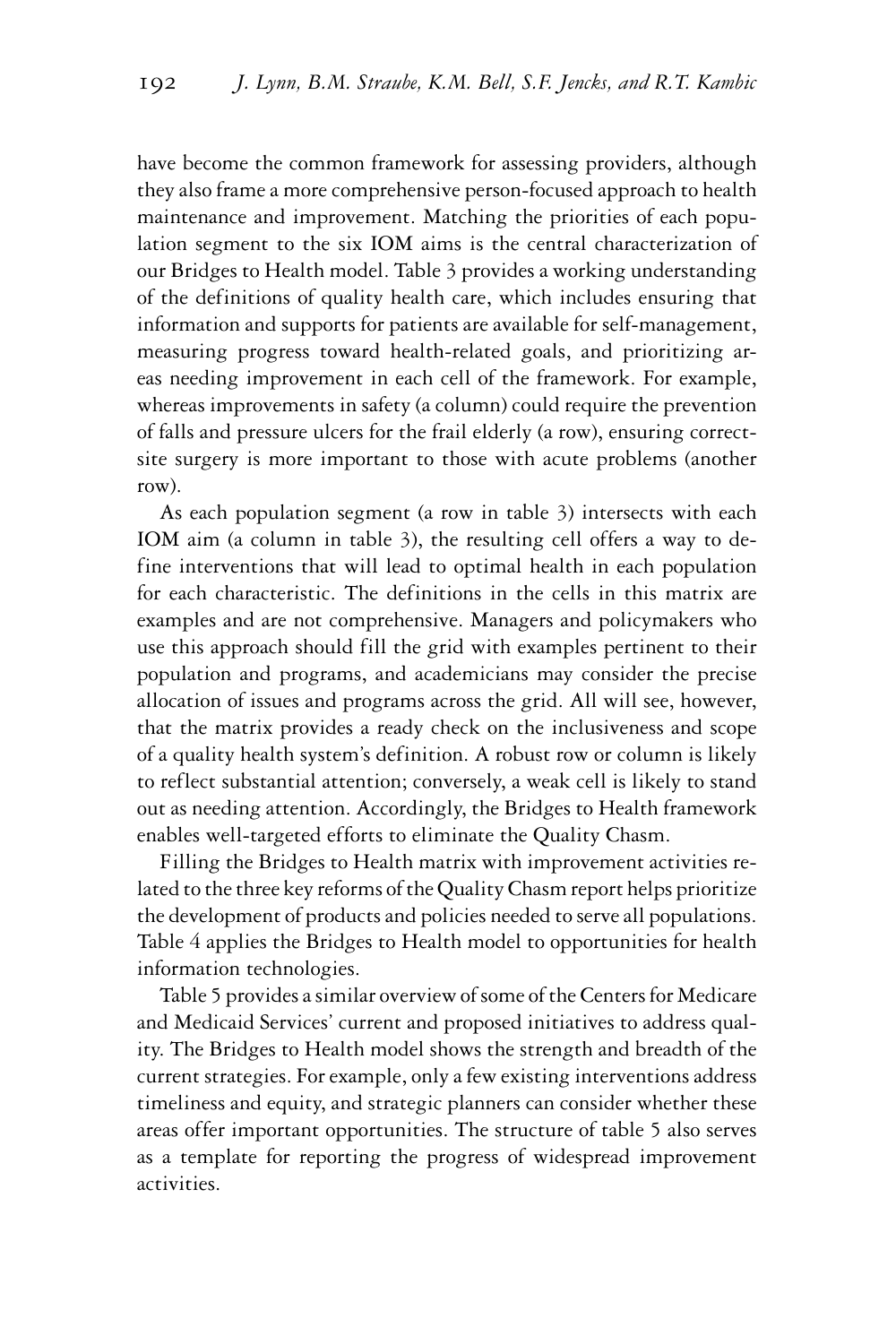|                                                                                                       | (No Unjustified<br>Equitable<br>Variation)                       | Equal access to health<br>care services; equal<br>and maintenance;<br>health education,<br>situation; CLAS <sup>a</sup><br>access to healthy<br>lifestyle choices,<br>opportunities<br>tailored to           | Equal access to health<br>care services; equal<br>equal opportunity<br>and maintenance;<br>situation; CLAS <sup>a</sup> ;<br>health education,<br>access to healthy<br>lifestyle choices,<br>opportunities<br>for important<br>tailored to<br>reatments                           |
|-------------------------------------------------------------------------------------------------------|------------------------------------------------------------------|--------------------------------------------------------------------------------------------------------------------------------------------------------------------------------------------------------------|-----------------------------------------------------------------------------------------------------------------------------------------------------------------------------------------------------------------------------------------------------------------------------------|
|                                                                                                       | (No Needless<br>Delays)<br>Timely                                | waiting for health<br>immediate access<br>immediate access<br>scheduling; no<br>guidance and<br>care services;<br>Convenient and<br>to results of<br>information<br>screenings;<br>responsive<br>to clinical | and support; rapid<br>other information;<br>waiting for health<br>immediate access<br>immediate access<br>to results of tests;<br>timely education<br>transfers when<br>scheduling, no<br>guidance and<br>care services;<br>Convenient and<br>responsive<br>to clinical<br>needed |
| Opportunities for Health and Quality as Defined by the Six IOM Aims and the Eight Population Segments | Unjustified Routines)<br>(No Helplessness or<br>Patient Centered | preferences; 24/7<br>access to clinical<br>services reflect<br>patients' goals,<br>concerns, and<br>guidance and<br>Lifestyle reflects<br>information;<br>situations<br>informed                             | values (constrained<br>reflecting parents'<br>Informed and shared<br>by legal limits)<br>decisions                                                                                                                                                                                |
|                                                                                                       | $(\mathrm{No\;Waste})$<br>Efficient                              | ineffective testing<br>No administrative<br>redundancy or<br>and screening<br>excess; no                                                                                                                     | available; planned<br>rapid transfer of<br>fertility services<br>evidence-based<br>Backup experts<br>seriously ill<br>newborns;                                                                                                                                                   |
|                                                                                                       | (No Needless<br>Effective<br>Failures)                           | evidence-based use<br>Primary preventive<br>evidence-based<br>interventions;<br>of short-term<br>medications<br>actions and<br>screenings;                                                                   | interventions for<br>both mother and<br>evidence-based<br>postnatal care;<br>prenatal care,<br>delivery, and<br>Evidence-based<br>primary and<br>preventive<br>secondary<br>child                                                                                                 |
|                                                                                                       | Safe (No Harm)                                                   | Minimal and known<br>positive or false<br>risk from false<br>screenings<br>negative                                                                                                                          | maternal injury or<br>death from health<br>Minimal and known<br>positive or false<br>risk from false<br>screenings; no<br>care; minimal<br>infertility; no<br>perinatal or<br>pregnancy<br>andesired<br>negative                                                                  |
|                                                                                                       |                                                                  | 1. Healthy                                                                                                                                                                                                   | 2. Maternal and<br>infant health                                                                                                                                                                                                                                                  |

ind the Eight Population Segments  $T \triangle BLE 3$ <br>d by the Six IOM Aims TABLE 3 Defin

The "Bridges to Health" Model 193

 $(Continued) % \begin{minipage}[b]{0.5\linewidth} \centering \centerline{\includegraphics[width=0.5\linewidth]{images/STN1000.pdf} \centerline{\includegraphics[width=0.5\linewidth]{images/STN1000.pdf} \centerline{\includegraphics[width=0.5\linewidth]{images/STN1000.pdf} \centerline{\includegraphics[width=0.5\linewidth]{images/STN1000.pdf} \centerline{\includegraphics[width=0.5\linewidth]{images/STN1000.pdf} \centerline{\includegraphics[width=0.5\linewidth]{images/STN1000.pdf} \centerline{\includegraphics[width=0.5\linewidth]{images/STN1000.pdf} \centerline{\includegraphics[width=0.5\linewidth]{images/STN100$ *(Continued)*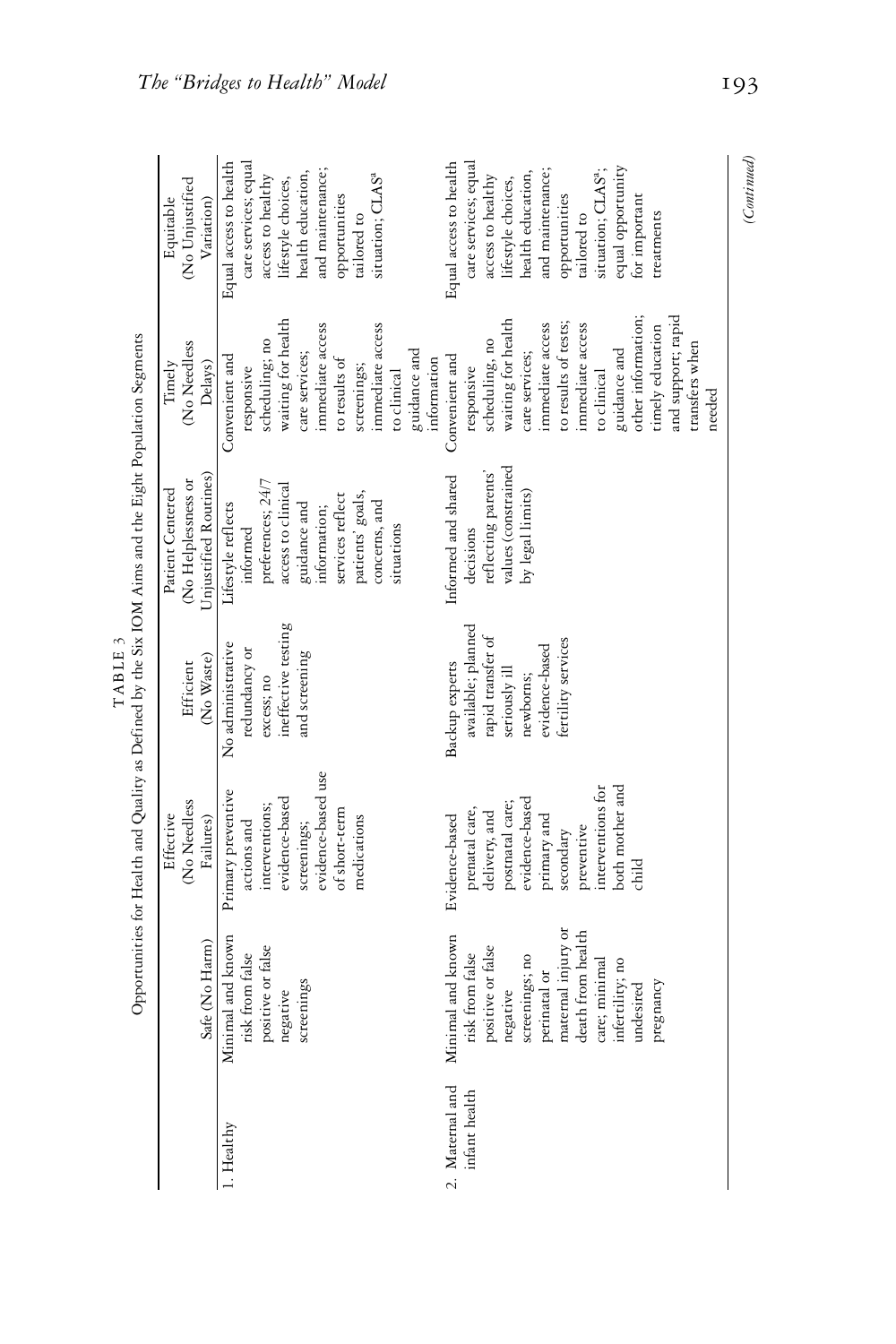|                                                                    |                                                                                                                                                                                               | Effective                                                                                          |                                                                                                                                                                                             | Patient Centered                                                                                          | Timely                                                                                                                                                                                                                                                                                                                 | Equitable                                                                                             |
|--------------------------------------------------------------------|-----------------------------------------------------------------------------------------------------------------------------------------------------------------------------------------------|----------------------------------------------------------------------------------------------------|---------------------------------------------------------------------------------------------------------------------------------------------------------------------------------------------|-----------------------------------------------------------------------------------------------------------|------------------------------------------------------------------------------------------------------------------------------------------------------------------------------------------------------------------------------------------------------------------------------------------------------------------------|-------------------------------------------------------------------------------------------------------|
|                                                                    |                                                                                                                                                                                               | (No Needless                                                                                       | Efficient                                                                                                                                                                                   | (No Helplessness or                                                                                       | (No Needless                                                                                                                                                                                                                                                                                                           | (No Unjustified                                                                                       |
|                                                                    | Safe (No Harm)                                                                                                                                                                                | Failures)                                                                                          | (No Waste)                                                                                                                                                                                  | Unjustified Routines)                                                                                     | Delays)                                                                                                                                                                                                                                                                                                                | Variation)                                                                                            |
| curable                                                            | risk of complications of<br>3. Acutely ill but No medication errors; no<br>minimal and known<br>diagnosis/treatment<br>surgical errors;                                                       | prevention and<br>diagnosis and<br>Evidence-based<br>treatment;<br>symptom<br>effective<br>relief  | redundant services<br>No administrative<br>redundancy or<br>delays; no                                                                                                                      | informed; care in<br>making; patient<br>best setting for<br>Shared decision<br>and family<br>patient      | Little waiting; adequate<br>notice of expected<br>events                                                                                                                                                                                                                                                               | opportunity for<br>treatments<br>CLAS <sup>a</sup> ; equal<br>important                               |
| conditions,<br>$\rm generally$<br>4. Chronic<br>function<br>normal | options; no medication<br>from false positive and<br>Minimal and known risk<br>and known risk from<br>diagnosis/treatment<br>screenings; minimal<br>false negative<br>errors                  | prevention and<br>secondary and<br>rehabilitation<br>Evidence-based<br>primary                     | management across<br>multiple providers<br>Care continuum                                                                                                                                   | Lifestyle reflecting<br>family education<br>care; patient and<br>self-monitored<br>decisions;<br>informed | events; convenient and<br>screens and worsening<br>care services; adequate<br>responsive scheduling;<br>treatment for positive<br>Little waiting for health<br>time to diagnosis and<br>immediate access to<br>guidance, and other<br>test results, clinical<br>information; short<br>notice of expected<br>conditions | opportunity for<br>treatments<br>CLAS <sup>a</sup> ; equal<br>important                               |
| significant<br>disability<br>(often not<br>elderly)<br>5. Stable,  | No medication or transfer Reliable personal<br>care; safe environment,<br>errors; reliable, skilled,<br>timely transportation<br>equipment; safe and<br>responsive personal<br>including safe | screenings and<br>rehabilitation;<br>care; effective<br>interventions<br>appropriate<br>prevention | training and support<br>assessment and care<br>personal caregivers;<br>coordinated among<br>all providers and<br>family caregiver<br>services; regular<br>Community-based<br>planning; care | caregiver services<br>Self-care to degree<br>and support<br>possible;                                     | Timely mobility devices;<br>intercurrent problems<br>quick response to                                                                                                                                                                                                                                                 | treatments; no bias<br>due to disability<br>opportunity for<br>important<br>CLAS <sup>a</sup> ; equal |

TABLE 3—*Continued*

 ${\tt TABLE~3—Continued}$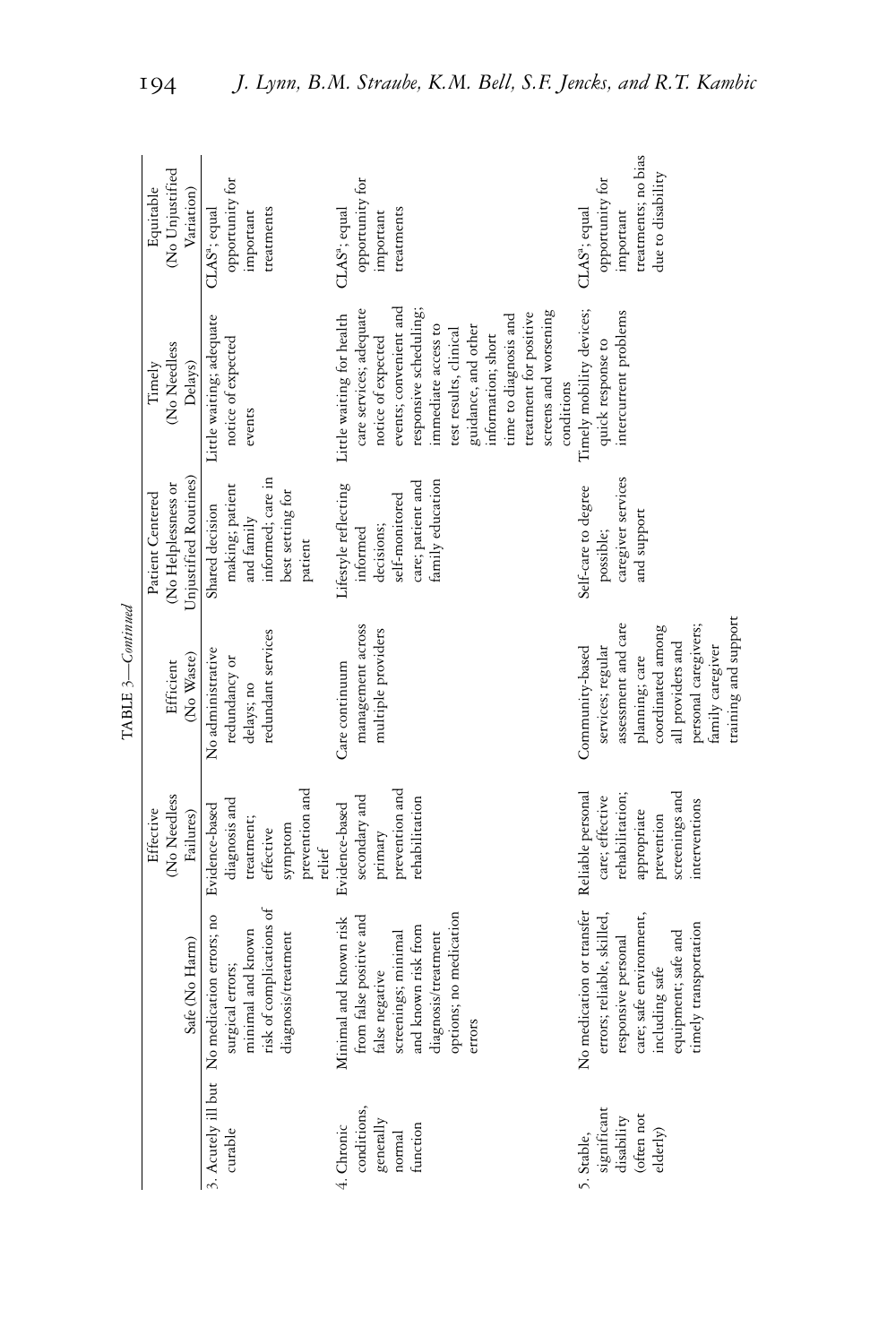|                | 6. Short period of Avoiding interventions                  | Pain and symptom             | Home-based care;      |                               | Care in accord with Home-based care; 24/7 | CLAS <sup>a</sup> ; equal              |
|----------------|------------------------------------------------------------|------------------------------|-----------------------|-------------------------------|-------------------------------------------|----------------------------------------|
| decline near   | with net harm;                                             | prevention and               | avoidance of unduly   | preferences;                  | on-call team with rapid                   | opportunity for                        |
| death (mostly  | adherence to                                               | relief; emotional            | burdensome            | self-directed life            | response to home for                      | important                              |
| cancer)        | negotiated treatment                                       | and spiritual                | treatments            | closure; advance              | crises                                    | treatments and                         |
|                | decisions; trained staff                                   | consideration of<br>support; |                       | care planning;<br>bereavement |                                           | supportive services;<br>no bias due to |
|                |                                                            | survival limits in           |                       | support; life                 |                                           | personal                               |
|                |                                                            | decision making              |                       | closure                       |                                           | characteristics                        |
|                |                                                            |                              |                       | counseling and                |                                           |                                        |
|                |                                                            |                              |                       | support                       |                                           |                                        |
|                | 7. Exacerbations, No medication errors; safe Prevention of |                              | Care plan tailored to | Decisions in accord           | Rapid response to home                    | CLAS <sup>a</sup> ; equal              |
| organ system   | medical equipment;                                         | exacerbations                | living situation and  | with informed                 | for crises; immediate                     | opportunity for                        |
| failure        | safe environment;                                          | and aggressive               | survival limits,      | preferences,                  | access to medical                         | important                              |
|                | avoiding interventions                                     | treatment of                 | including trials of   | including                     | guidance                                  | treatments and                         |
|                | with net harm                                              | early                        | treatment;            | advance care                  |                                           | supportive services;                   |
|                |                                                            | exacerbations;               | prevention of         | planning for                  |                                           | no bias due to                         |
|                |                                                            | monitoring to                | exacerbations         | contingencies;                |                                           | personal                               |
|                |                                                            | prevent                      |                       | $24/7$ access to              |                                           | characteristics                        |
|                |                                                            | exacerbations                |                       | care;                         |                                           |                                        |
|                |                                                            |                              |                       | bereavement                   |                                           |                                        |
|                |                                                            |                              |                       | support                       |                                           |                                        |
| 8. Long        | Safe environment; no                                       | Home-based care;             | No unwarranted        | Advance care                  | Home evaluation and                       | CLAS <sup>ª</sup> ; equal              |
| dwindling      | pressure ulcers,                                           | nutritional                  | medical treatments;   | planning                      | treatment available                       | opportunity for                        |
| course (mostly | restraints, or avoidable                                   | support; reliable            | services in           | consistent with               | promptly; 24/7 rapid                      | important                              |
| frailty and    | injury from falls;                                         | facility care when           | accordance with       | patient's wishes;             | response to home for                      | treatments; no bias                    |
| dementia)      | minimal medication                                         | needed; support              | advance care plan     | resolution of                 | crises                                    | due to personal                        |
|                | adverse effects; no                                        | for caregivers;              |                       | family issues;                |                                           | characteristics                        |
|                | transfer injuries                                          | appropriate                  |                       | support of family             |                                           |                                        |
|                |                                                            | preventive                   |                       | caregivers                    |                                           |                                        |
|                |                                                            | services; comfort            |                       |                               |                                           |                                        |
|                |                                                            | and respect                  |                       |                               |                                           |                                        |
|                |                                                            |                              |                       |                               |                                           |                                        |

*Note:* aCLAS  $N_{\theta \ell \ell^*}$  <br> <br> ªCLAS  $=$  culturally and linguistically appropriate services. culturally and linguistically appropriate services.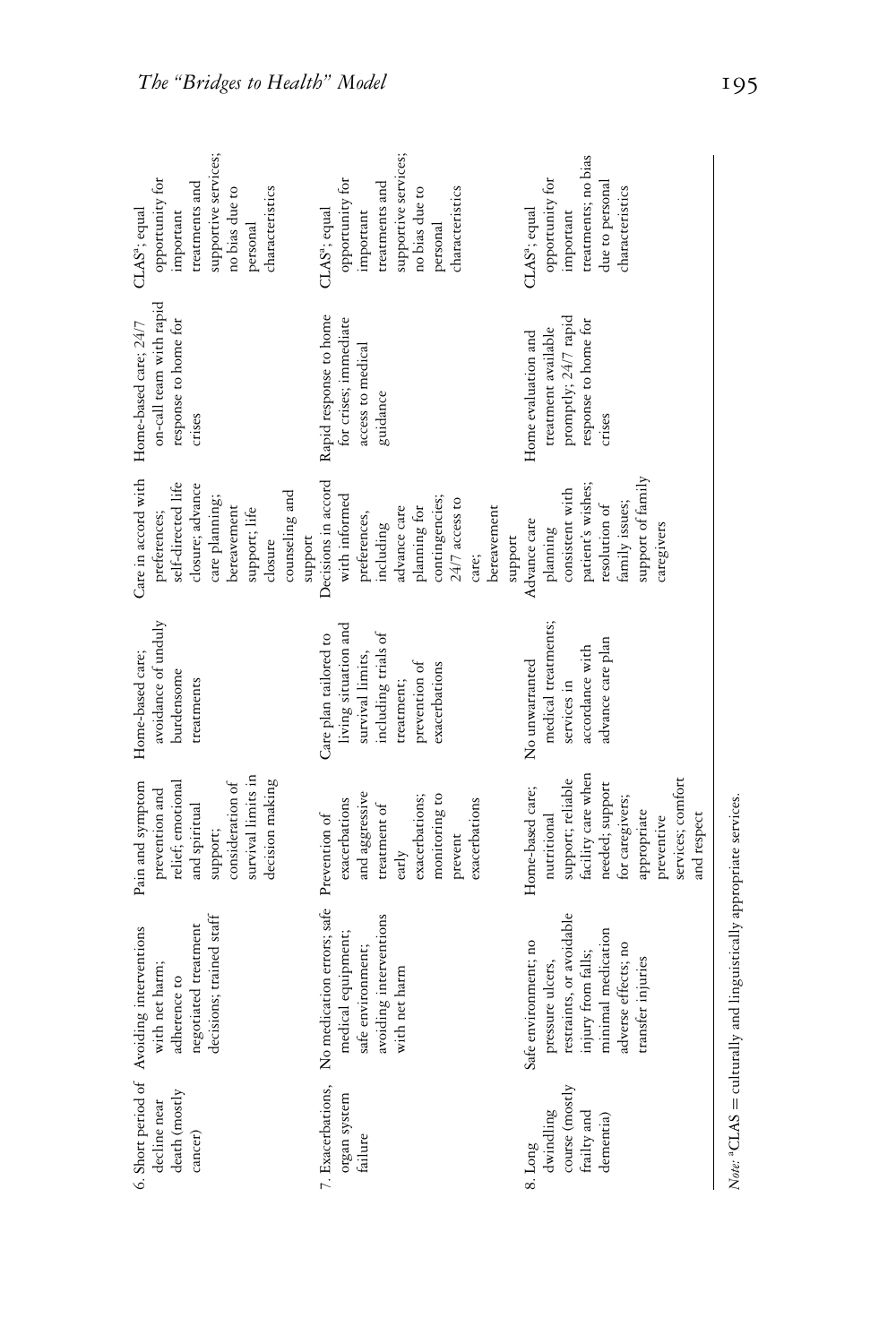|                                                   |                                                                                                                                                     |                                                                                           | Priorities for Use of Interoperable Health Information<br>TABLE 4                                                |                                                                                                                             |                                                                                           |                                                                    |
|---------------------------------------------------|-----------------------------------------------------------------------------------------------------------------------------------------------------|-------------------------------------------------------------------------------------------|------------------------------------------------------------------------------------------------------------------|-----------------------------------------------------------------------------------------------------------------------------|-------------------------------------------------------------------------------------------|--------------------------------------------------------------------|
|                                                   | Safe                                                                                                                                                | Effective                                                                                 | Efficient                                                                                                        | Patient Centered                                                                                                            | Timely                                                                                    | Equitable                                                          |
| 1. Healthy                                        | benefits of screening<br>regarding risks and<br>Online information<br>procedures                                                                    | directly to person<br>E-reminders                                                         | e-prepopulation<br>health records<br>health records<br>and personal<br>of electronic<br>E-schedule,<br>e-visits, | access information<br>technologies to<br>and reminders;<br>access to one's<br>Use of preferred<br>information<br>own health | All patient-specific Available in<br>readily available<br>at time of visit<br>information | language and<br>level of<br>education of<br>choice                 |
| 2. Maternal and<br>Infant                         | Online monitoring of<br>pregnancy and<br>management<br>fertility                                                                                    | E-reminders and<br>follow-up                                                              | electronic system<br>for transfer of<br>Interoperable<br>records                                                 | information about<br>treatment options<br>Access to                                                                         | Secure message<br>capability                                                              | language and<br>level of<br>education of<br>Available in<br>choice |
| 3. Acutely ill but Computerized<br>mostly curable | entry with decision<br>physician order<br>support                                                                                                   | decision support<br>Effective clinical<br>systems                                         | electronic health<br>records among<br>care settings<br>Interoperable                                             | decision support<br>Patient education<br>information<br>and shared                                                          | patient's needs<br>from remote<br>Electronic 24/7<br>response to<br>sites                 | language and<br>education of<br>Available in<br>level of<br>choice |
| condition,<br>function<br>4. Chronic<br>normal    | Online information<br>physician order<br>about risks and<br>treatments and<br>benefits of all<br>computerized<br>ambulatory<br>screenings;<br>entry | e-reminders for<br>Real-time home-<br>monitoring<br>monitoring<br>screens and<br>devices; | shared care plans<br>Electronic use of                                                                           | electronic health<br>personal health<br>records and<br>Longitudinal<br>records                                              | Secure messaging<br>capability                                                            | language and<br>education of<br>Available in<br>level of<br>choice |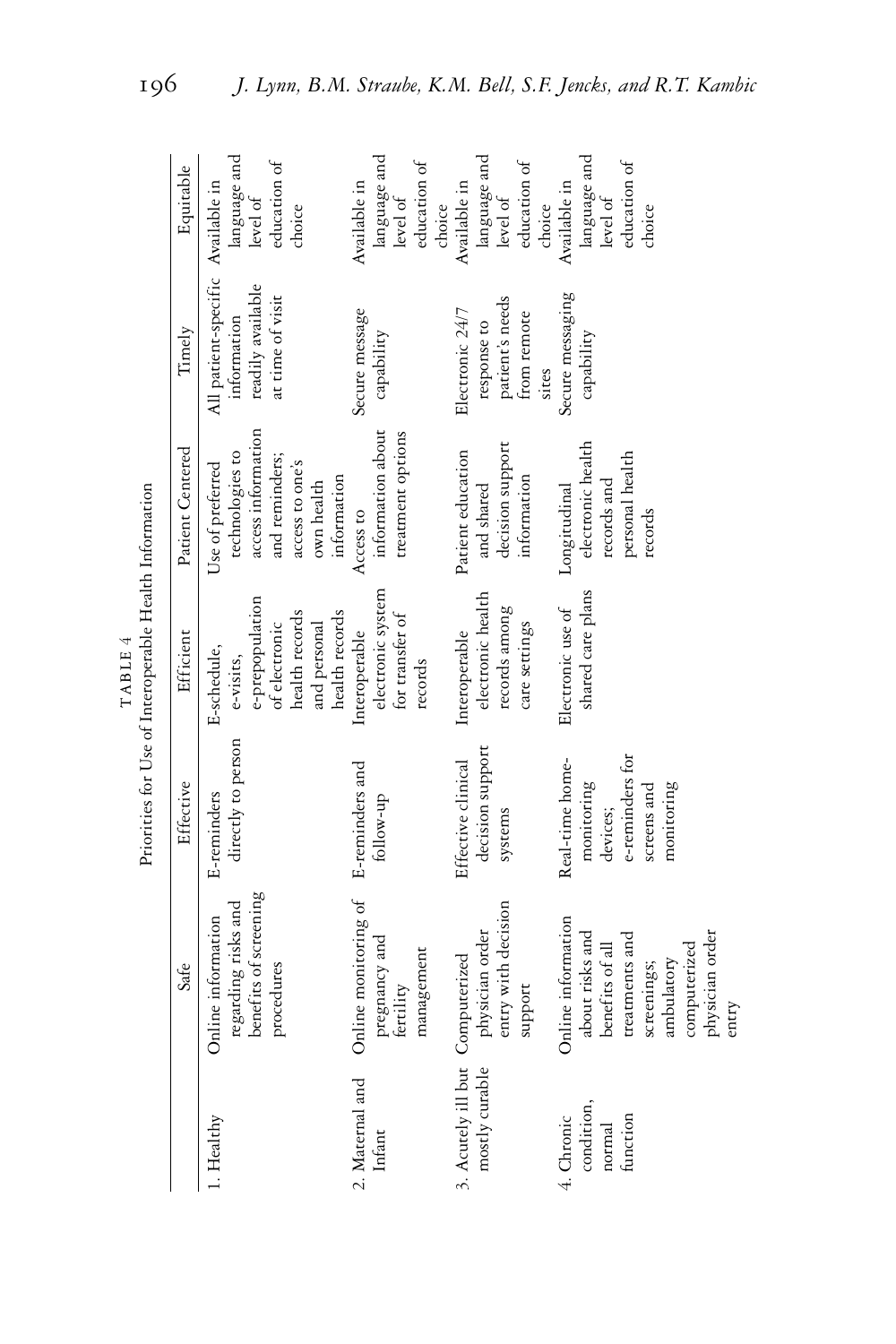| 5. Stable but    | Online information on E-reminders        |                   | Home-based       | Personal health    | Secure messaging                  | Available in             |
|------------------|------------------------------------------|-------------------|------------------|--------------------|-----------------------------------|--------------------------|
| significant      | risks and benefits of                    |                   | e-monitoring     | record and         | capability                        | language and             |
| disability       | all treatments and                       |                   |                  | interoperable      |                                   | level of                 |
|                  | screenings;                              |                   |                  | electronic health  |                                   | education of             |
|                  | ambulatory clinical                      |                   |                  | records among all  |                                   | choice                   |
|                  | physician order<br>entry                 |                   |                  | care providers     |                                   |                          |
|                  | 6. Short period of Access to information | Online monitoring | Online access to | Online access to   | Direct 24/7                       | Available in             |
| decline near     | about risks and                          | for comfort       | advanced care    | advanced care      | immediate                         | language and             |
| death            | benefits of specific                     | control           | plans            | plans              | communication                     | level of                 |
|                  | treatments                               |                   |                  |                    | capability in                     | education of             |
|                  |                                          |                   |                  |                    | event of life                     | choice                   |
|                  |                                          |                   |                  |                    | closure                           |                          |
| 7. Organ system  | Computerized                             | Home-based        | Home-based       | Shared decision    | Secure messaging                  | Available in             |
| failure          | physician order                          | monitoring        | monitoring;      | support tools      | capability                        | language and             |
|                  | entry with decision                      | systems           | online access to |                    |                                   | level of                 |
|                  | support                                  |                   | advanced care    |                    |                                   | education of             |
|                  |                                          |                   | plans            |                    |                                   | choice                   |
| 8. Long          | Monitoring devices for Pain management   |                   | Electronically   | Advance care plans | 24/7 access to rapid Available in |                          |
| $\rm{dwinding}$  | falls, pressure, etc.;                   |                   | available health | available          | response in event                 | language and<br>level of |
| course (frailty, | computerized                             |                   | care plans       | electronically     | of life closure                   |                          |
| dementia)        | physician order                          |                   |                  |                    |                                   | education of             |
|                  | entry with decision                      |                   |                  |                    |                                   | choice                   |
|                  | support                                  |                   |                  |                    |                                   |                          |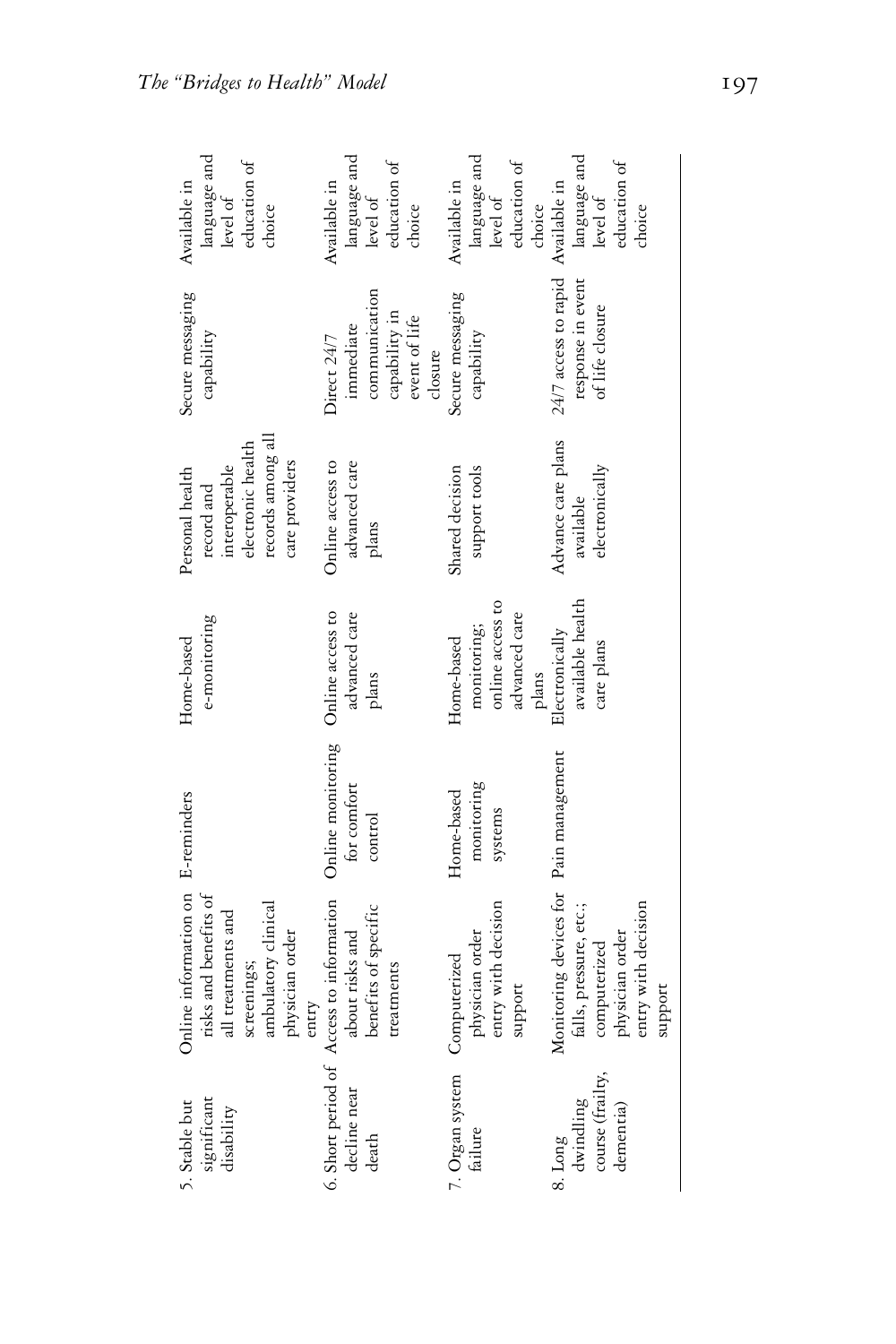|                         |                                              | Effective                                         |                   | Patient Centered                  | Timely                          | Equitable        |
|-------------------------|----------------------------------------------|---------------------------------------------------|-------------------|-----------------------------------|---------------------------------|------------------|
|                         |                                              | (No Needless                                      | Efficient         | (No Helplessness                  | (No Needless                    | (No Unjustified  |
|                         | Safe (No Harm)                               | Failures)                                         | (No Waste)        | or Care Barriers)                 | Delays)                         | Variation)       |
| 1. Healthy              | Voluntary physician's                        | Immunization, cancer                              |                   | Electronic records                |                                 |                  |
|                         | office reporting                             | screening                                         |                   |                                   |                                 |                  |
| 2. Maternal and         |                                              |                                                   |                   |                                   |                                 |                  |
| infant health           |                                              |                                                   |                   |                                   |                                 |                  |
| 3. Acutely ill, but     |                                              | Correct treatment for                             |                   | H-CAHPS <sup>a</sup>              | Rapid treatment                 |                  |
| mostly curable          |                                              | pneumonia, heart<br>attacks                       |                   |                                   | for pneumonia,<br>heart attacks |                  |
| 4. Chronic              |                                              |                                                   | Risk contracts in | AMB-CAHPS <sup>a</sup>            |                                 |                  |
|                         | Fistula First for dialysis;                  | Diabetes management,<br>CHF/COPD <sup>b</sup> and |                   |                                   |                                 |                  |
| conditions,             | voluntary physician's                        |                                                   | demos             |                                   |                                 |                  |
| normal function         | office reporting                             | adequate dialysis<br>high-cost demos;             |                   |                                   |                                 |                  |
| 5. Stable with          | Survey/certification,                        | Home/community                                    |                   | Resources follow                  |                                 | Enforcement of   |
| significant             | nursing home and                             | waiver evaluations                                |                   | patient's initiative              |                                 | Americans with   |
| disability              | home care quality                            |                                                   |                   |                                   |                                 | Disabilities Act |
| 6. Short period of      | Hospice quality                              | Rural hospice and                                 |                   | Hospice plan of care              |                                 |                  |
| decline near death      |                                              | advance planning<br>demonstrations                |                   |                                   |                                 |                  |
| 7. Exacerbations,       |                                              | Chronic condition                                 |                   | Self-care classes;                |                                 |                  |
|                         |                                              |                                                   | Care management   |                                   |                                 |                  |
| organ system<br>failure |                                              | demonstrations                                    | demonstrations    | advance planning<br>demonstration |                                 |                  |
| 8. Long dwindling       | Pressure ulcer prevention; Pain treatment in |                                                   | Home and          | NH-CAHPS <sup>a</sup>             |                                 |                  |
| course                  | no restraints;                               | nursing homes                                     | community         |                                   |                                 |                  |
|                         | survey/certification,                        |                                                   | waivers           |                                   |                                 |                  |
|                         | nursing home and                             |                                                   |                   |                                   |                                 |                  |
|                         | home care quality                            |                                                   |                   |                                   |                                 |                  |

TABLE 5 TABLE 5 nursing homes (NH-CAHPS). bCHF chronic heart failure; COPD chronic obstructive pulmonary disease.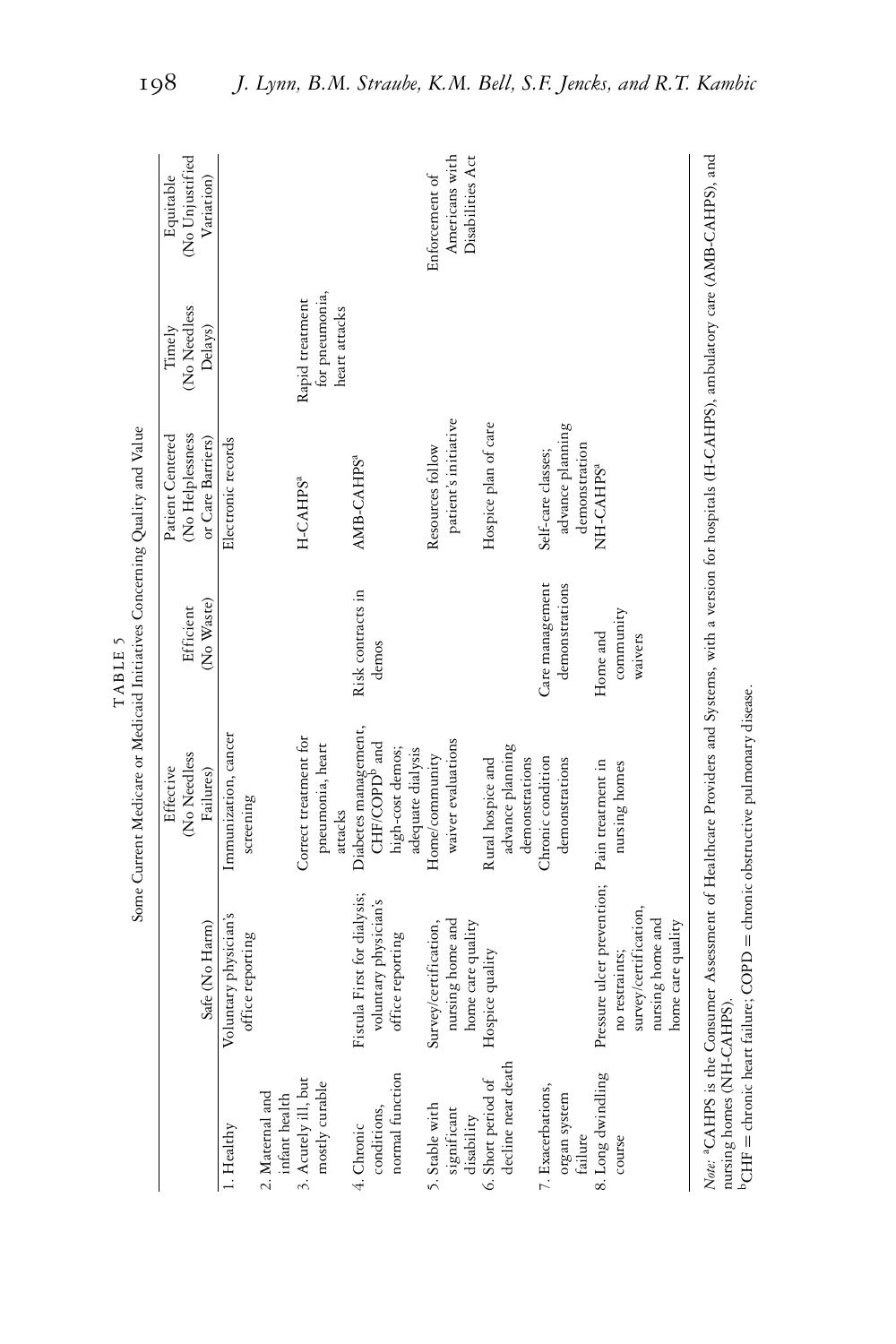## Population Size and Costs

Table 6 estimates the number of people in each segment and the cost of their care. Because expenditures are made over a period of time, during which people may move from one segment to another, the spending estimates in table 6 are based on our best estimates of the costliest segment for each person for a substantial part of the year. These estimates include the cost of drugs and paid long-term care, but not unpaid caregiving, loss of income, or disability income. Since data are not generally organized around the proposed categories, evidence of population sizes and costs is drawn from triangulating the relevant data—that is, using data from two or more sources to produce a single estimate (see the notes to table 6). Such estimates are first approximations, both because independent errors affect each source and because the method requires combining sources that use different definitions and time periods.

In addition to generating more reliable estimates generally, the future development of the model will require estimating the frequency and importance of transitions among population segments, examining the nature of outliers, and sharpening definitions. Table 6 gives the likely relationships of population size and cost at this stage. Some segments contain most of the population, and others consume most of the money. Persons living with a serious disability and those passing through a period of frailty at the end of life are quite costly, despite being small in number at any particular time.

### Payer Differences

The U.S. health care system has a variety of payers, each with different scope, coverage, and delivery models. Table 7 estimates the comparative distribution of population segments among commercial insurers, Medicaid, Medicare, and the Veterans Health Administration. Clearly, the priorities of Medicare, Medicaid, and the Veterans Health Administration should be somewhat different from one another and quite different from those of commercial insurers. An overwhelming proportion of the stable disabled and the three segments comprising the last phase of life are in the public systems. Medicaid plans now cover about 40 percent of all pregnancies and deliveries (Kaiser Family Foundation 2002; Martin et al. 2003) and have more responsibility in this arena than do other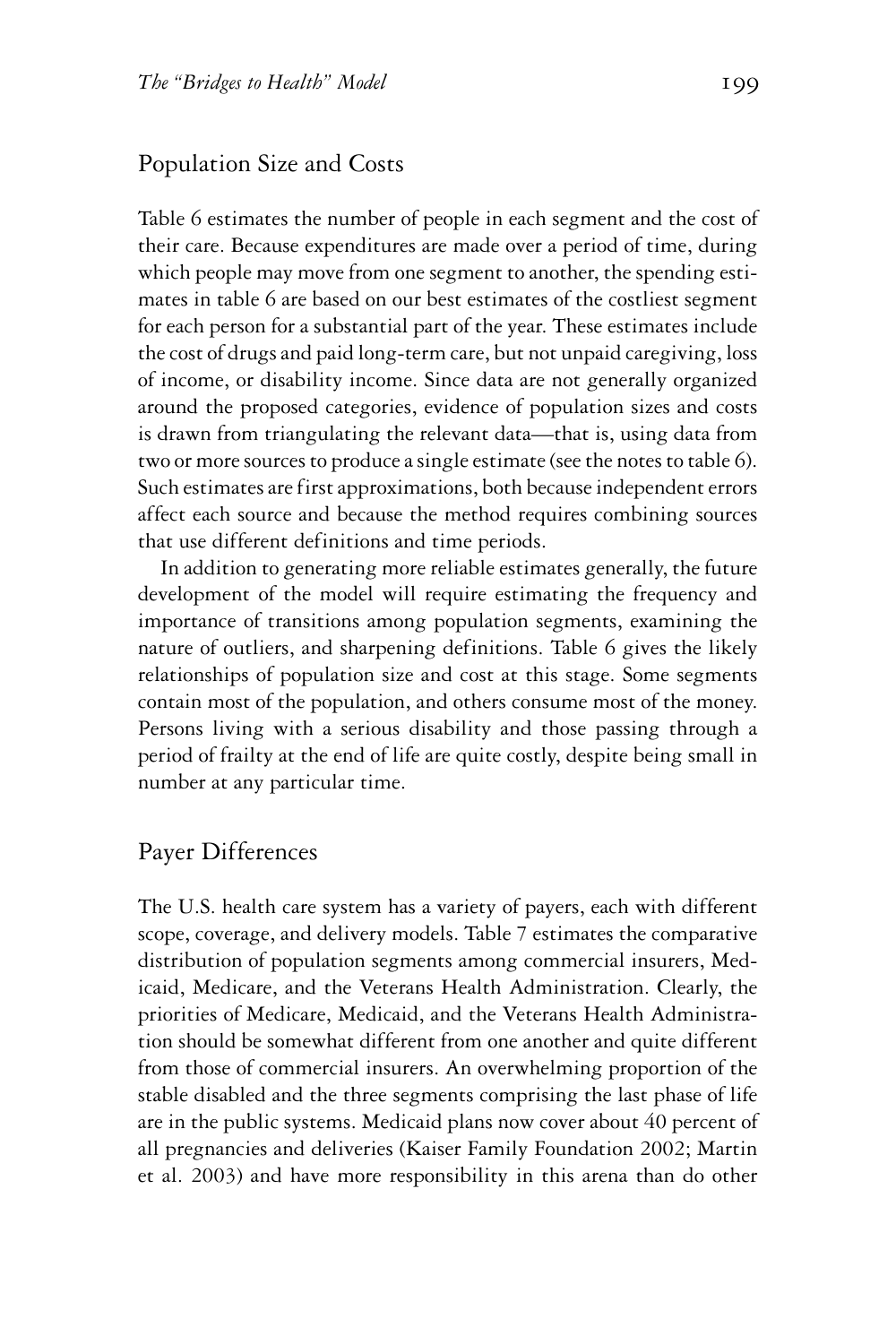|                                                                                            | Population Size                                                                   |                                                                                 |                               |
|--------------------------------------------------------------------------------------------|-----------------------------------------------------------------------------------|---------------------------------------------------------------------------------|-------------------------------|
| Population                                                                                 | (in United States)                                                                | Cost/Person/Year                                                                | Total Cost/Year               |
| 1. Healthy                                                                                 | $\sim$ 160 million (fn1-A)                                                        | $\sim$ \$800 (fn 1-B)                                                           | $\sim$ \$130 billion (fn 1-C) |
| 2. Maternal and infant                                                                     | $\sim$ 10 million                                                                 | $\sim$ \$12,000 per                                                             | $\sim$ \$60 billion (fn 2-C)  |
| health                                                                                     | (4 million mothers<br>and babies, 2<br>million fertility<br>problems) (fn $2-A$ ) | delivery, \$2,000 per<br>infant, \$1,000 per<br>fertility problem<br>$(fn 2-B)$ |                               |
| 3. Acutely ill but<br>mostly curable                                                       | $\sim$ 12 million (fn 3-A)                                                        | $\sim$ \$25,000 (fn 3-B)                                                        | $\sim$ \$300 billion (fn 3-C) |
| 4. Chronic with<br>adequate function                                                       | $\sim$ 110 million (fn 4-A)                                                       | $\sim$ \$7,000 (fn 4-B)                                                         | $\sim$ \$800 billion (fn 4-C) |
| 5. Stable with<br>significant<br>disability (often not<br>elderly)                         | $\sim$ 7 million (fn 5-A)                                                         | $\sim$ \$40,000 (fn 5-B)                                                        | $\sim$ \$290 billion (fn 5-C) |
| 6. Short period of<br>decline near death<br>(mostly cancer)                                | $\sim$ 1 million (fn 6-A)                                                         | $\sim$ \$45,000 (fn 6-B)                                                        | $\sim$ \$50 billion (fn 6-C)  |
| 7. Intermittent<br>exacerbations and<br>sudden death<br>(mostly heart and<br>lung failure) | $\sim$ 2 million (fn 7-A)                                                         | $\sim$ \$45,000 (fn 7-B)                                                        | $\sim$ \$100 billion (fn 7-C) |
| 8. Long dwindling<br>course (mostly<br>frailty and<br>dementia)                            | $\sim$ 6 million (fn 8-A)                                                         | $\sim$ \$45,000 (fn 8-B)                                                        | $\sim$ \$270 billion (fn 8-C) |
| Totals                                                                                     | $300$ million (fn $9-A$ )                                                         |                                                                                 | $$2.0$ trillion (fn 9-C)      |

TABLE 6 Initial Estimates of Population Size and Annual Cost

*Notes:* Estimates of costs of medical and nursing care from all payers, not including family caregiving, out-of-pocket costs for housing or personal care, or income support. All cost estimates are inflated to approximate 2005 dollars, starting from the date of the estimate cited and using inflation rates from "The Inflation Calculator" at http://www.westegg.com/inflation (accessed March 15, 2007). All the estimates were rounded in order to emphasize their exploratory nature. *Sources:* 1-A. Anderson and Horvath (2004) estimated that all chronic conditions (our population segments 4 through 8) affected 125 million persons. Subtracting this figure and our estimates for

mothers and babies and for acutely ill (population segments 2 and 3) from the entire population yields about 160 million.

1-B. The \$800 estimate reflects our calculation of an ordinary cost for routine preventive services (AHRQ 2003).

1-C. The product of the number of healthy persons and their annual costs.

2-A, 2-B, and 2-C. There were just over 4 million live births in 2004 (National Center for Health Statistics 2002), and we assumed that there are about the same number of mothers and babies (i.e., that multiple births approximately offset neonatal death). The cost is about \$8,000 for an uncomplicated pregnancy and delivery (Francis 2006). We arbitrarily increased that by half to consider the costs of complications. The cost of infant care for the first year is about \$1,300 for a healthy infant (American Academy of Pediatrics 2005), so we used \$2,000 to accommodate minor and major illnesses in the first year, yielding a first approximation of \$8 billion. About 1.2 million women use infertility services at about \$1.7 billion per year (Kirschstein 2000), and about 854,000 had abortions costing an average of \$372 (so \$403 in 2005 dollars) in 2001 (Guttmacher Institute 2006). Thus, about 2 million women have a fertility concern costing almost \$2.04 billion in 2005 dollars, for a rough average of \$1,000 each.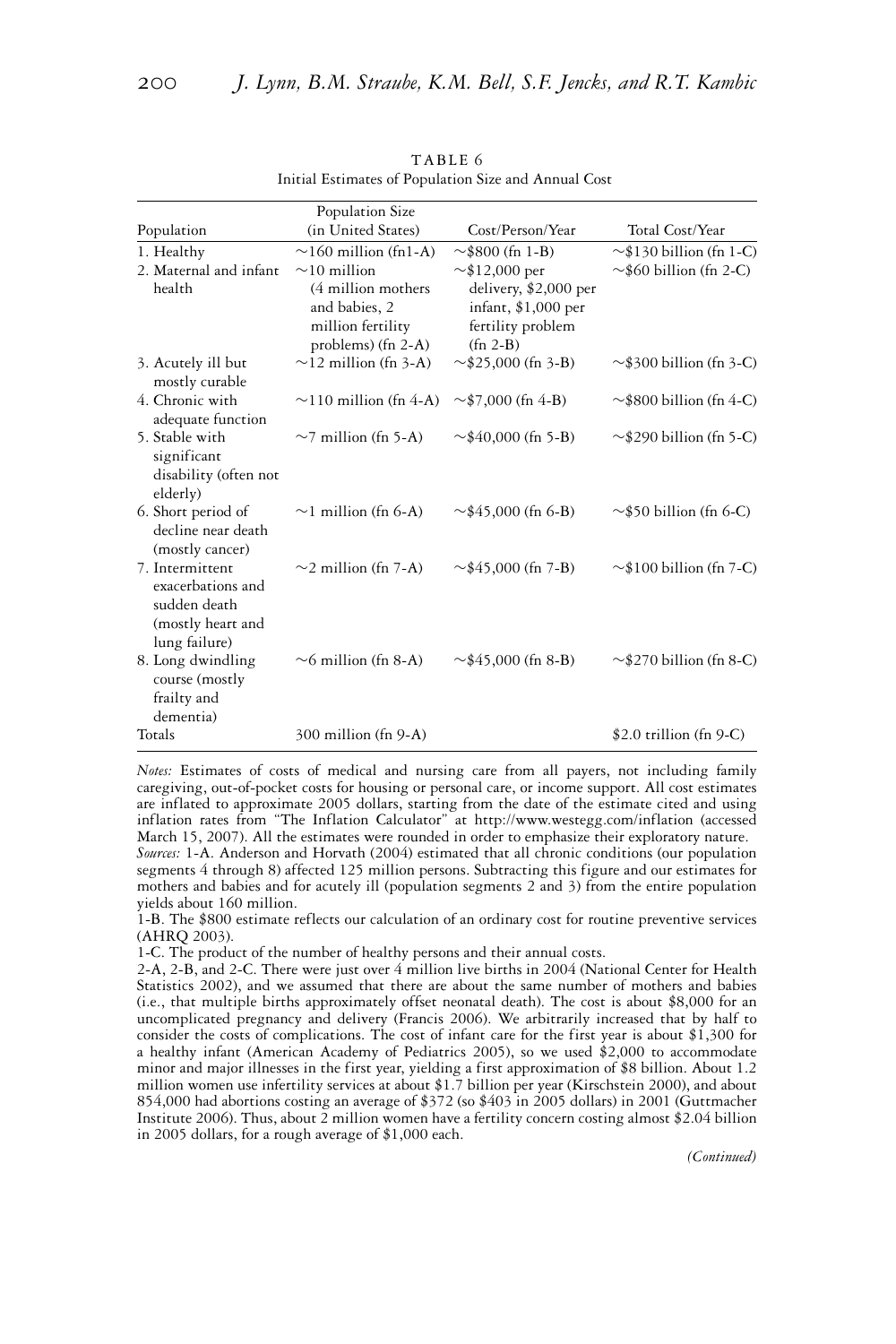#### TABLE 6—*Continued*

3-B. The average cost for discharged hospitalized patients from the Medical Expenditure Panel Survey (AHRQ 2003) in 2003 was \$19,837, which escalated to \$21,000 in 2005 dollars and which we rounded up to \$25,000, since acutely ill persons in hospitals probably have rather larger costs than do chronically ill persons with exacerbations.

 $3$ -C. The product of  $3-\overrightarrow{A}$  and  $3-\overrightarrow{B}$ , rounded, yields this estimate.

4-A. Anderson and Horvath (2004) estimated 125 million Americans with chronic conditions. Subtracting estimates for the more severe chronic conditions included as population segments 5 through 8 yields 110 million with chronic conditions generally consistent with living in one's usual social role.

4-B. The results of dividing 4-C by 4-A.

4-C. The Centers for Disease Control and Prevention reported that 75 percent of U.S. health care expenditures goes to care for chronic disease (CDC 2006). In 2005, health care expenditures were about \$2 trillion, so chronic conditions were estimated to cost \$1.5 trillion, minus the costs associated with the more severe forms given as categories 5 through 8, yielding approximately \$800 billion.

5-A. The U.S. Census listed 6.8 million community-dwelling Americans as having a self-care disability lasting six months or more (Waldrop and Stern 2000). This estimate includes some who fit into category 8 but excludes some who are capable of self-care but are still quite disabled, so we used 7 million as the estimate.

5-B. The results of dividing 5-C by 5-A. This estimate, like all the others here, does not include the costs of family caregiving, out-of-pocket costs for housing or personal care, or income support. 5-C. An estimate of the costs of disabling illness in 1986, inflated to 2005 dollars (Kirschstein 2000).

6-A. There were 565,000 cancer deaths and 1.4 million new cases projected in 2006 (American Cancer Society 2006). Some cancer patients will not follow this course, but other conditions also follow this trajectory (e.g., chronic renal failure before end stage, AIDS with wasting, etc.). As a first approximation, we used 1 million persons.

6-B. The EPA's *Cost of Illness Handbook* estimates the cost of the year in which one dies with cancer to be about \$45,000 (U.S. EPA 2006).

6-C. The product of 6-A and 6-B. The total costs of cancer are about \$190 billion per year (American Cancer Society 2006), so this estimate would put about one-quarter of the costs of cancer care into the period of living with a fatal course.

7-A. The result of dividing 7-C by 7-B.

7-B. This is the average of the costs of the last year of life with chronic heart failure, chronic obstructive lung disease, and end-stage renal failure, inflated to 2006 dollars (Hogan et al. 2000). 7-C. This is the sum of the total costs estimated (Hogan et al. 2000) for chronic heart failure (\$38 billion), chronic obstructive lung failure (\$32 billion), and end-stage renal failure (\$ 8.4 billion), escalated to 2005 dollars. This overincludes milder cases of these conditions but underincludes the other conditions that give rise to this trajectory of a fragile stability interrupted by exacerbations. Our estimate is \$100 billion.

8-A. In 2003, there were 1.5 million nursing home residents, virtually all in this group (National Center for Health Statistics 2006). Since this represents less than half of the people who have substantial disability and frailty in old age and only about half of the course of those who do use nursing homes (Family Caregiver Alliance 2006), we estimated 6 million people.

8-B. Without considering the costs of family caregiving, out-of-pocket costs of housing or personal care, or costs of income support, the direct costs of home care are about \$19,000 per year (Alzheimer's Association 2006) and of nursing home care, about \$70,000 per year (Mature Market Institute 2004). We have used an average between those estimates, \$45,000.

8-C. The product of 8-A and 8-B.

9-A. The U.S. Census Bureau estimated the U.S. population to be 298 million on March 30, 2006 (U.S. Census Bureau 2006).

9-C. The Office of the Actuary, Centers for Medicare and Medicaid Services, estimated a 7.4 percent increase in health care costs in 2005 over 2004 (Boards of Trustees 2006). We inflated the National Health Expenditures Survey estimates of 2004 health care expenditures (Kaiser Family Foundation 2005) by 7.4 percent.

<sup>3-</sup>A. In 2003, 12 million surgery patients had an overnight stay (Community Tracking Survey 2006). This overestimates by including some surgery patients for chronic conditions that would make them part of categories 4 through 8 and underestimates acute conditions treated in emergency rooms, surgical centers, physicians' offices, and other settings. We assumed that these errors roughly balanced.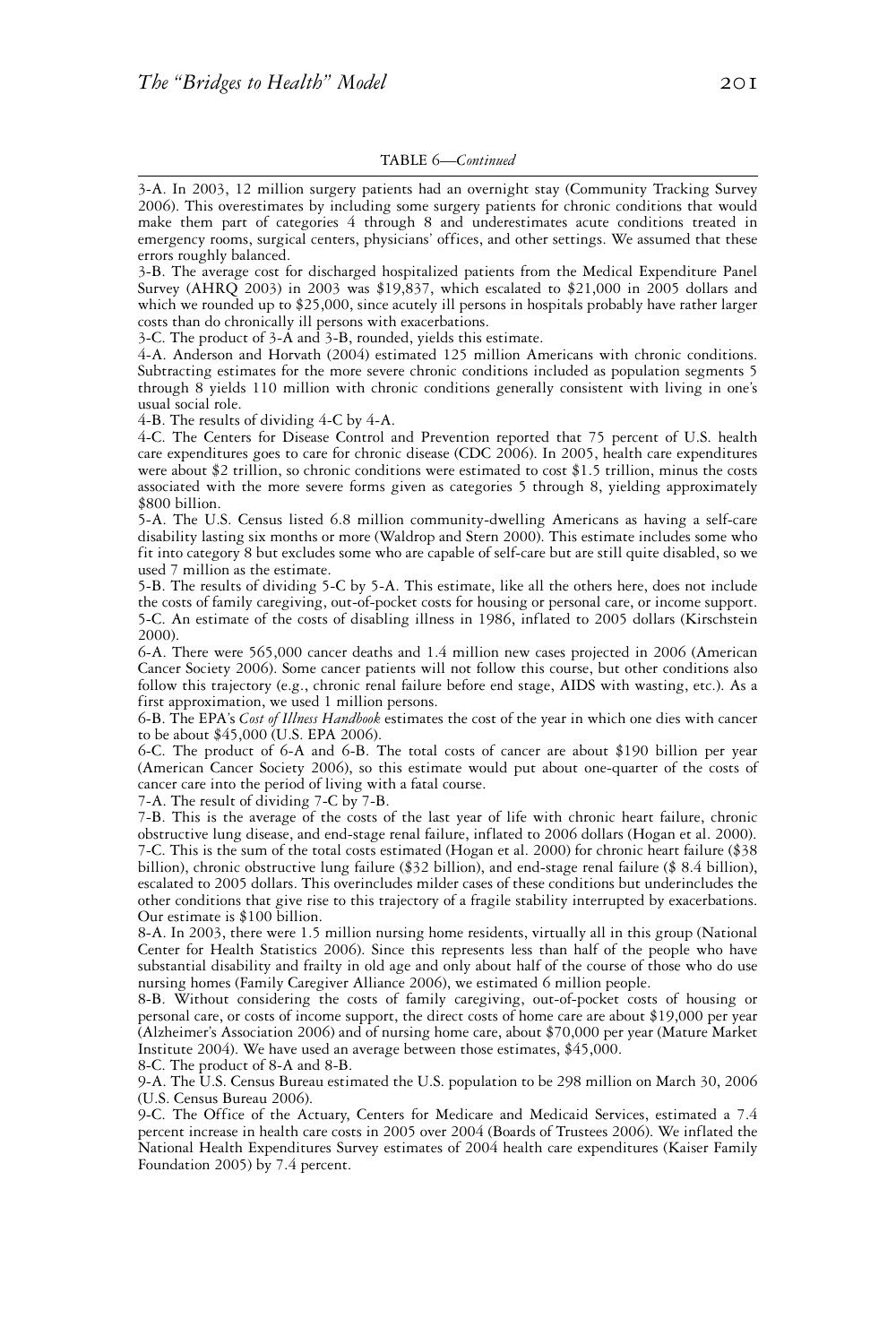| Population                                                                                 | Total Cost/Year Commercial Medicare |         |          | Medicaid Veterans |          |
|--------------------------------------------------------------------------------------------|-------------------------------------|---------|----------|-------------------|----------|
| 1. Healthy                                                                                 | $\sim$ \$130 billion                | High    | Low      | Low               | Low      |
| 2. Maternal and infant<br>health                                                           | $\sim$ \$60 billion                 | Average | Very low | High              | Very low |
| 3. Acutely ill but<br>mostly curable                                                       | $\sim$ \$300 billion                | Average | Average  | Average           | Average  |
| 4. Chronic with<br>adequate function                                                       | $\sim$ \$800 billion                | Average | High     | Average           | High     |
| 5. Stable with<br>significant<br>disability (often not<br>elderly)                         | $\sim$ \$290 billion                | Low     | High     | High              | High     |
| 6. Short period of<br>decline near death<br>(mostly cancer)                                | $\sim$ \$50 billion                 | Low     | High     | Average           | High     |
| 7. Intermittent<br>exacerbations and<br>sudden death<br>(mostly heart and<br>lung failure) | $\sim$ \$100 billion                | Low     | High     | Average           | High     |
| 8. Long dwindling<br>course (mostly<br>frailty and<br>dementia)                            | $\sim$ \$270 billion                | Low     | High     | High              | High     |

TABLE 7 Estimates of Certain Large Payers' Contributions to the Annual Costs of Health Care for Each Population Segment

*Note:* These are rough estimates of "column percentage." "High" means that this payer will pay more toward this population segment than would be predicted just by the proportion of overall health costs that this payer supports. Since costs are linked to population size, this also means that "high" indicates that more patients of this sort rely on this payer than would be the case if patients were allocated randomly across payers.

public agencies and nearly as much as all commercial health care plans together. Since public payers also bear substantial responsibility for the overall health of their beneficiaries, policymakers and program managers may find our framework helpful in establishing payment incentives and quality standards that address the populations for which they are responsible.

# Health Needs of the Population Segments

Our model rests on pursuing the health of each population segment. Achieving this goal for some population segments, such as the healthy, might require mainly ancillary services to supplement current care arrangements, such as creating electronic health records, having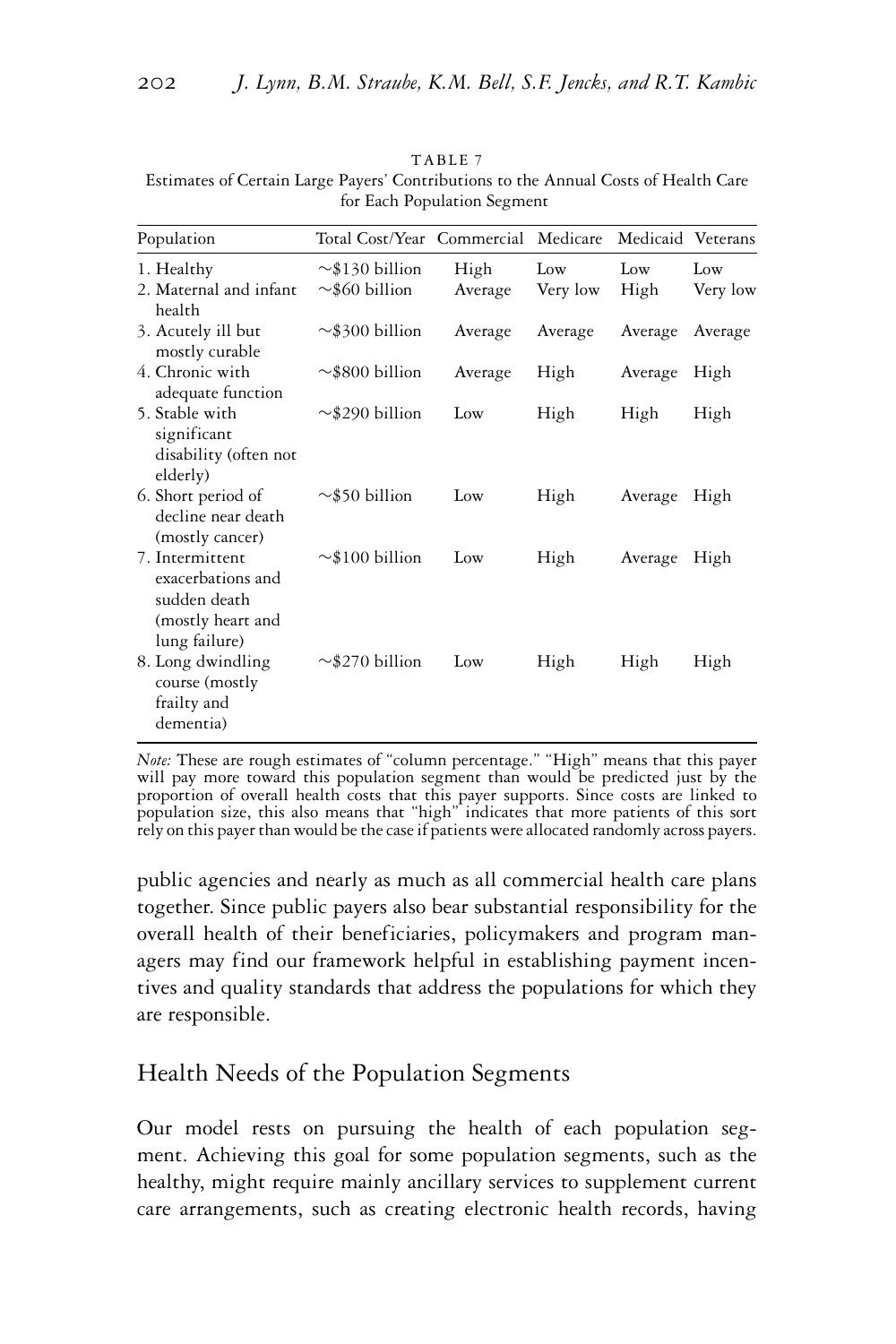information available and controlled by the patient through a personal health record, and providing reminder systems for patients and clinicians. Reliably improving the health of some population segments, however, probably requires quite fundamental changes in service delivery arrangements and the availability of important options. The last four populations are so disabled or sick, for example, that substantial reengineering to ensure continuity of clinicians and to involve patients or their advocates in planning their care across multiple settings could prove to be among the highest priorities.

## Development Needs for the Bridges to Health Concept

We have discussed the Bridges to Health model with scores of clinicians, managers, and policymakers, who usually find it easy to grasp and quickly move on to productive discussions using the model. Although the population segmentation approach in the Bridges to Health model rests on well-established business principles, it is in its infancy in health care. With the insight from applying this model and with improved data, researchers and managers can test alternative ways of segmenting the populations and establishing effective, efficient, and coordinated care that supports both patients' engagement in observed differences in priorities and optimal solutions for discernible populations.

Some existing subpopulations challenge our proposed segmentation. Medicare law and financing, for example, make end-stage renal disease (ESRD) patients a distinct group, with its own quality improvement program. These patients fit in the chronic condition segment (population segment 4) early on and may worsen to have serious chronic conditions with exacerbations (population segment 7) unless another condition dominates in shaping the last part of the patient's life. ESRD patients traditionally have received dialysis mostly from specialized providers. Whether it is wise to continue that separation is a matter of current debate, since end-stage renal disease patients accumulate many more health problems and need the services of the nonrenal care delivery system, and since the distinct ESRD delivery system cannot also address the need for comprehensive and reliable services for patients with milder renal failure who do not yet qualify as "end stage." As we suggest here, the Bridges to Health model does not continue to treat ESRD patients as a separate segment.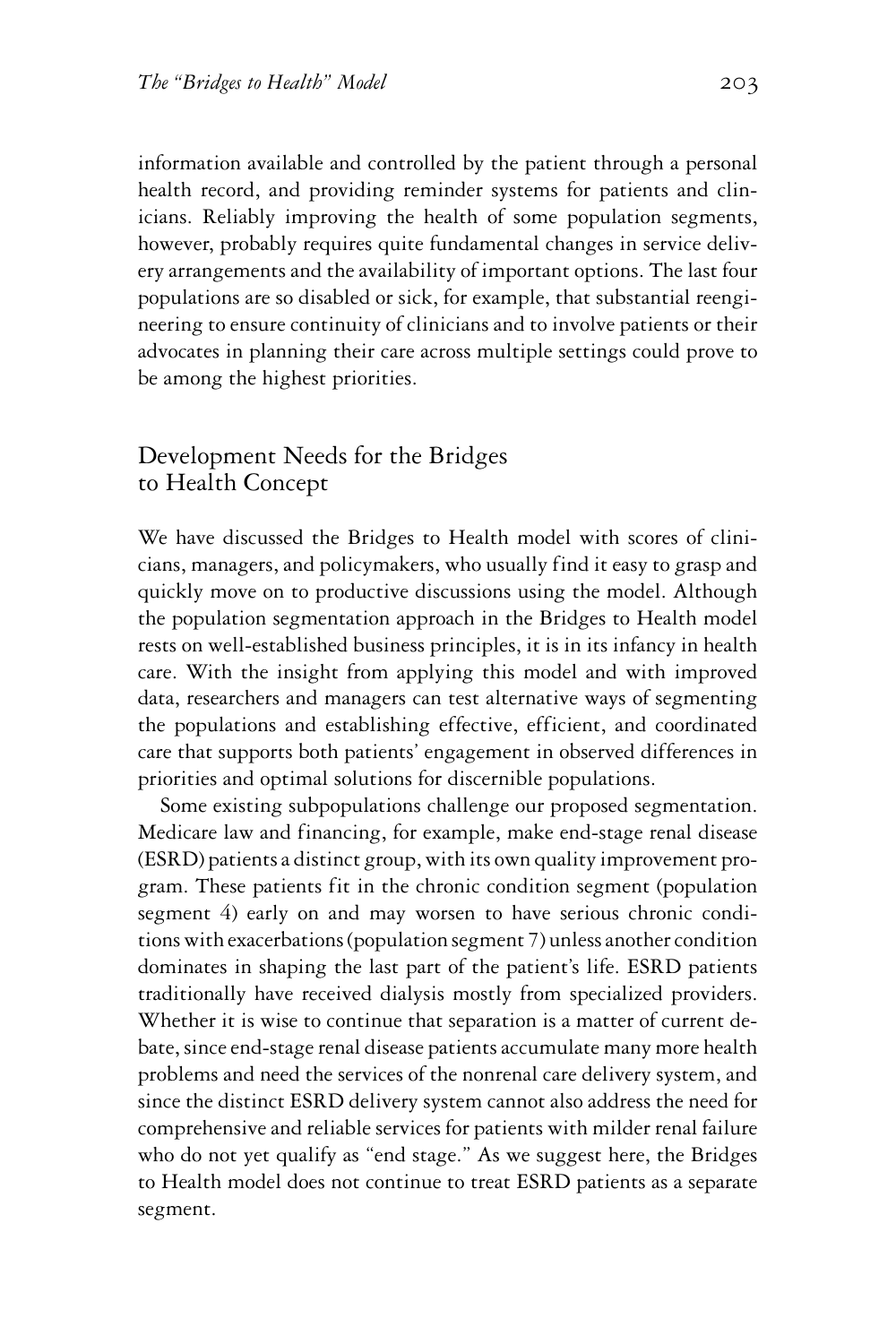Another classification challenge arises from mental illness. Mild mood and adjustment disorders readily fit into the first four populations: healthy, maternal/infant health, acute illness, and chronic conditions. Care delivery systems that have been optimized for these populations will certainly need to include reliable services for the ordinary run of mental distress, since the people in these populations so often have these needs. Serious, persistent mental illness is disabling but only modestly life threatening and thus is part of our segment 5. The optimal services use many of the same resources as those for persons living with congenital disabilities or spinal cord or brain injury, such as home assistance, environmental modification, and transportation services. The mental health services for persons with conditions like schizophrenia or substance abuse have often been quite different from those for the rest of health care. Population segment 5, people with relatively stable but substantial disability, includes diverse etiologies, living situations, and resources. Just as the acute care delivery arrangements include substantial subdivisions (e.g., among traditional medical and surgical specialties), the disabled population might be served best by keeping all in a population segment that optimizes life opportunities, autonomy, and direct support in the community but that expects programs to often subdivide according to particularly widespread or distressing clinical situations. More experience and analysis will clarify how best to match service delivery to the variety of patients in the relatively stable but seriously disabled population, segment 4.

For purposes like quality measurement and eligibility for services, the population assignments need to last for an administratively feasible period. People enter the last three populations only in their last phase of life and then do not often move into another group. A person in the stable disabled population remains there until he or she enters an eventually fatal course and becomes part of one of the last three populations. Transitions among the first four population segments and between those and the last four will always be common and may require establishing administrative procedures for payment and quality measurement purposes.

### Conclusion

Each person needs somewhat different services for optimal health. Clinicians, therefore, always need to customize their service. Working within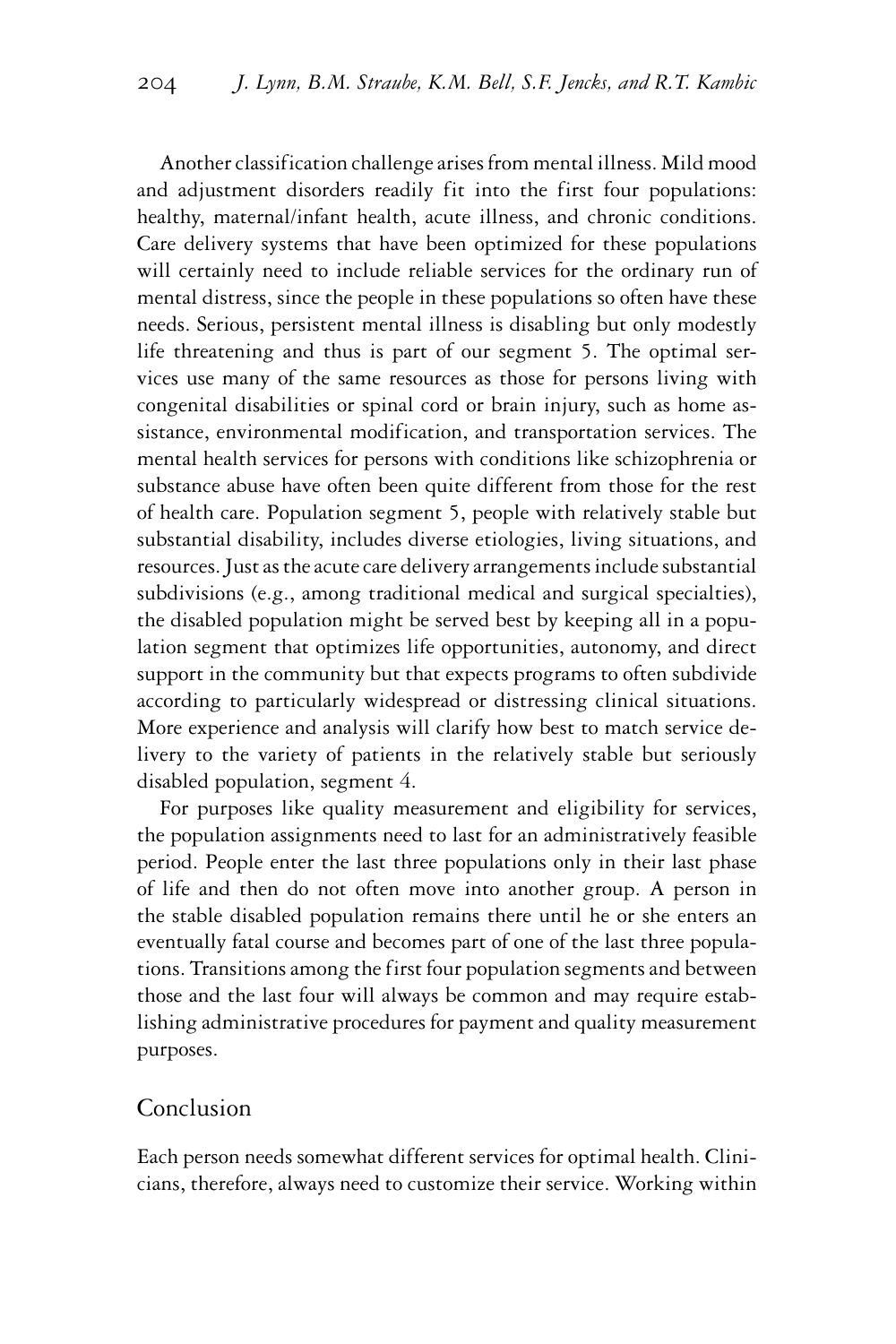systems that reflect the likely priorities and needs of large segments of the population leads to efficient and reliable health care and supports the improvement of health across the entire U.S. population. Our Bridges to Health concept enables a rational customization of health care around important and coherent segments of the population and thus is more useful than the usual focus on diagnoses or provider types. The examples and estimates in this article represent first approximations and "proof of concept." Further research and debate can generate better estimates and a more complete concept. One particularly important perspective in our work is that of the affected patients. Even though providers and the public have some sense of what serves people well in certain circumstances, it is the voices of patients and family members who face those circumstances that should determine their health and clinical priorities.

In sum, the proposed Bridges to Health model enables a pragmatic transformation of the arrangements for care and services so that each citizen can count on maintaining optimal health throughout life.

### References

- Agency for Healthcare Research and Quality (AHRQ). 2003. Medical Expenditure Panel Survey, Household Component data (using 2003 data). Available at http://www.meps.ahrq.gov/mepsnet/ HC/MEPSnetHC.asp (accessed May 18, 2006).
- Agency for Healthcare Research and Quality (AHRQ). 2004. *2004 National Healthcare Quality Report*. Rockville, Md. Available at http://www.qualitytools.ahrq.gov/qualityreport/2004/documents/ nhqr2004.pdf (accessed August 8, 2006).
- Alzheimer's Association. 2006. Statistics about Alzheimer's Disease. Available at http://www.alz.org/AboutAD/statistics.asp10 (accessed April 4, 2006).
- American Academy of Pediatrics. 2005. Pediatric Preventive Care Cost, Estimated US Average, 2005, by Patient Age, According to Recommendations for Preventive Pediatric Health Care and Recommended Childhood and Adolescent Immunization Schedule, US, 2005. Available at http://www.aap.org/research/ImmandPrevCareCost.pdf (accessed May 18, 2006).
- American Cancer Society. 2006. *Cancer Facts and Figures 2006*. Available at http://www.cancer.org/downloads/STT/CAFF2006PWSecured .pdf (accessed May 18, 2006).
- Anderson, G., and J. Horvath. 2004. The Growing Burden of Chronic Disease in America. *Public Health Reports* 119(3):263–70.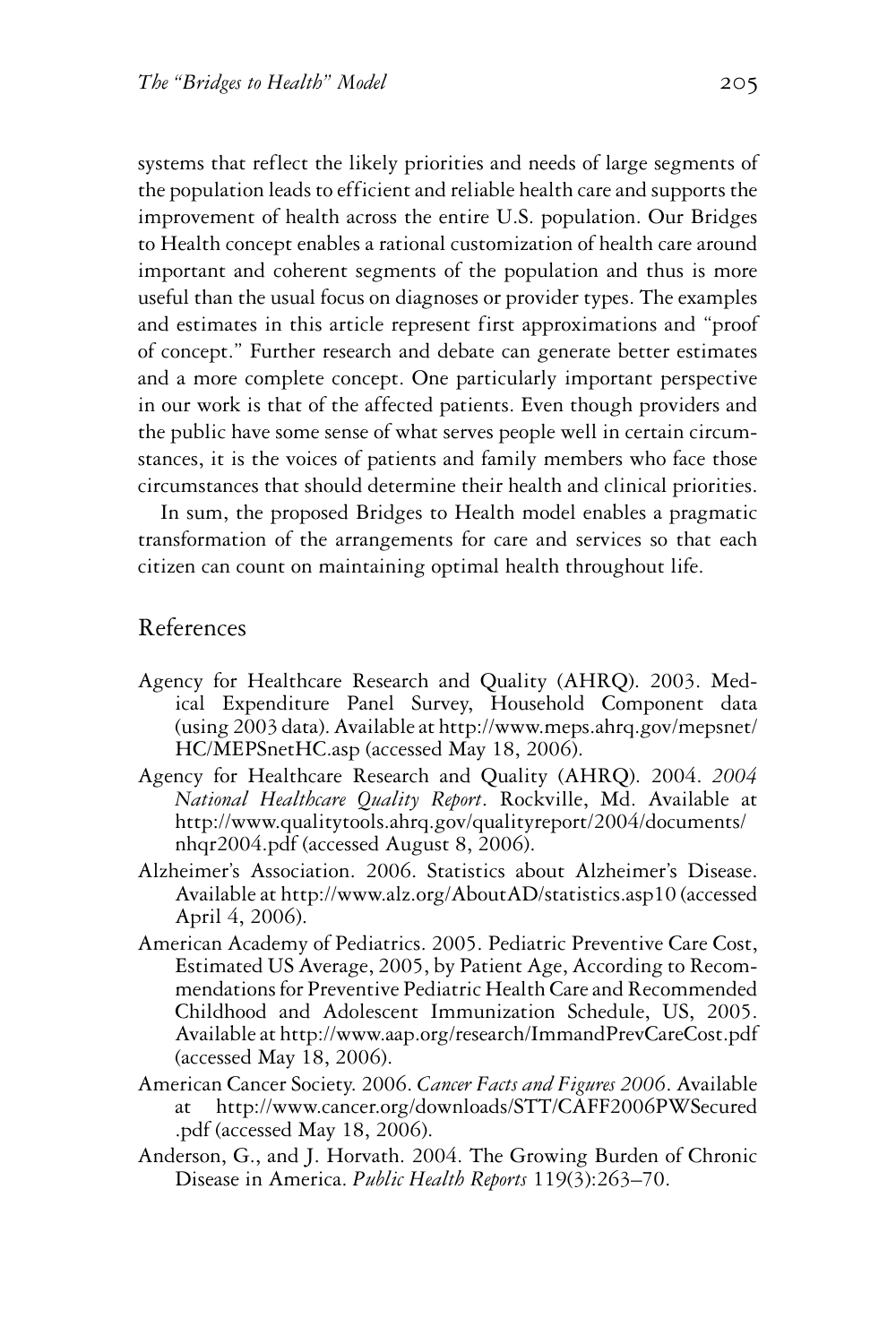- Boards of Trustees of the Federal Hospital Insurance and Federal Supplementary Medical Insurance Trust Funds. 2006. *2006 Annual Report*. Available at http://www.cms.hhs.gov/reportstrustfunds/downloads/ tr2006.pdf (accessed May 18, 2006).
- Centers for Disease Control and Prevention (CDC). 2006. Chronic Disease Overview. Available at http://www.cdc.gov/nccdphp/ overview.htm2 (accessed May 18, 2006).
- Community Tracking Survey. 2006. Online Query System. Available at http://www.hschange.com/index.cgi?file=cts1 (accessed May 18, 2006).
- Family Caregiver Alliance. 2006. Selected Long-Term Care Statistics. Available at http://www.caregiver.org/caregiver/jsp/content node.jsp?nodeid=440 (accessed August 8, 2006).
- Francis, W. 2006. The Price of Everything and the Cost of Nothing. Testimony before the Joint Economic Committee, May 10. Available at http://jec.senate.gov/ files/FrancisTestimony.pdf (accessed May 18, 2006).
- Gold Standards Framework. 2006. Prognostic Indicator Guidance. Available at www.goldstandardsframework.nhs.uk (accessed December 31, 2006).
- Guttmacher Institute. 2006. Facts on Induced Abortion in the United States, May 4, 2006. Available at http://www.guttmacher .org/pubs/fb induced abortion.html (accessed May 18, 2006).
- Hogan, C., J. Lynn, J. Gabel, J. Lunney, A. O'Mara, and A. Wilkinson. 2000. *Medicare Beneficiaries' Costs and Use of Care in the Last Year of Life*. Washington, D.C.: Medicare Payment Advisory Commission.
- Institute for Healthcare Improvement. 2006. Improving Patient Flow: The Esther Project in Sweden. Available at http://www.ihi .org/IHI/Topics/Flow/PatientFlow/ImprovementStories/Improving PatientFlowTheEstherProjectinSweden.htm (accessed December 31, 2006).
- Institute of Medicine (IOM). 2001a. *Crossing the Quality Chasm*. Washington, D.C.: National Academy Press.
- Institute of Medicine (IOM). 2001b. *Envisioning the National Health Care Quality Report*. Washington, D.C.: National Academy Press.
- Institute of Medicine (IOM). 2003. *Priority Areas for National Action: Transforming Health Care Quality*. Washington, D.C.: National Academy Press.
- Kaiser Family Foundation. 2002. State Health Facts, Number of Births Financed by Medicaid (with 1,661,320 births in Medicaid in 2002). Available at http://www.statehealthfacts.org/ cgi-bin/healthfacts.cgi?action = compare&category = Medicaid+% <sup>26</sup>+SCHIP&subcategory=Births+Financed+by+Medicaid&topic =Total+Medicaid+Births (accessed August 8, 2006).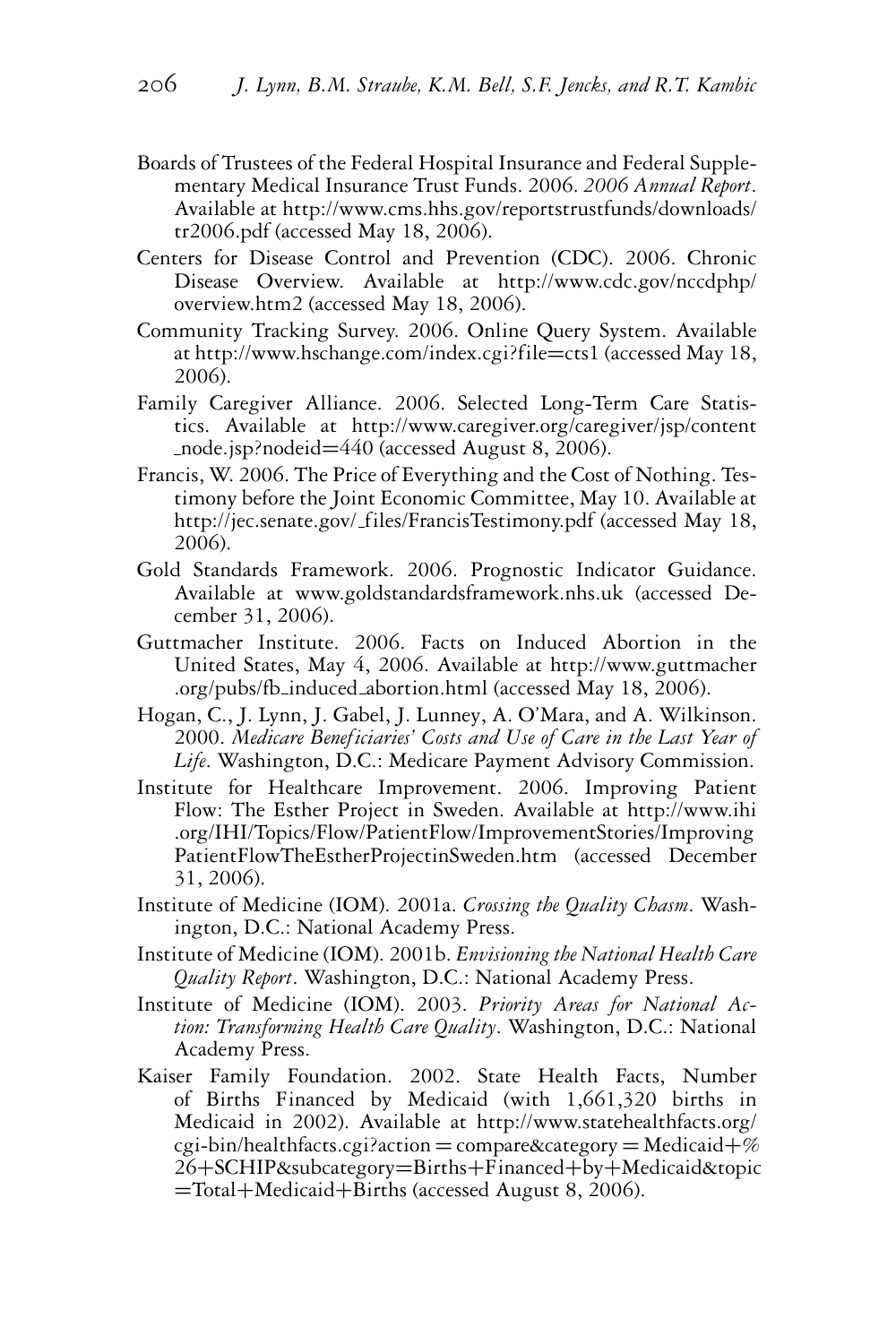- Kaiser Family Foundation. 2005. Projected 7.4% Increase in 2005: >2 trillion. (For 2004, see www.kff.org, Trends and Indicators in the Changing Health Care Marketplace, citing Centers for Medicare and Medicaid Services, Office of the Actuary, National Health Statistics Group.) Available at http://www.cms.hhs.gov/ NationalHealthExpendData/ (see Historical; NHE summary including share of GDP, CY 1960–2004; file nhegdp04.zip) (accessed May 18, 2006).
- Kirschstein, R. 2000. Table 1: Cost of Illness and NIH Support for Selected Diseases and Conditions. In *Disease Specific Estimates of Direct and Indirect Costs of Illness and NIH Support: Fiscal Year 2000 Update*. Available at http://ospp.od.nih.gov/ecostudies/COIreportweb.htm (accessed May 18, 2006).
- Lansky, D., and C. Bethell. 2000. Empowering Consumers to Make Informed Choices. In *Connecting with the New Healthcare Consumer*, edited by D.B. Nash, M.P. Manfredi, B. Bozarth, and S. Howell. Boston: Jones and Bartlett.
- Lynn, J. 2004. *Sick to Death and Not Going to Take It Anymore! Reforming Health Care for the Last Years of Life*. Berkeley, Calif.: University of California Press; New York: Milbank Memorial Fund. Also in chap 2, "No Surprise" Question, online at www.medicaring.org/sicktodeath/ index/htm (accessed December 31, 2006).
- Martin, J.A., B.E. Hamilton, P.D. Sutton, S.J. Ventura, F. Menacker, and M.L. Munson. 2003. Births: Final data for 2002. *National Vital Statistics Reports* 52, no. 10. Available at http://www.cdc.gov/nchs/ data/nvsr/nvsr52/nvsr52 10.pdf (accessed August 8, 2006).
- Mature Market Institute. 2004. 2004 MetLife Market Survey of Nursing Home and Home Care Costs, September. Available at http://www .metlife.com/WPSAssets/16651817681106065148V1FNursing% 20Home%20Home%20Care%20Costs.pdf (accessed February 26, 2007).
- National Center for Health Statistics, Centers for Disease Control and Prevention. 2002. Table 12: Live Births by Hispanic Origin of Mother and by Race for Mothers of Non-Hispanic Origin. United States, Each State and Territory, 2002. *National Vital Statistics Reports*, 52, no. 10. Available at http://www.cdc.gov/nchs/data/nvsr/nvsr52/ nvsr52 10t12.pdf (accessed May 18, 2006).
- National Center for Health Statistics, Centers for Disease Control and Prevention. 2006. Table 116: Nursing Homes, Beds, Occupancy, and Residents, According to Geographic Division and State: United States, 1995–2003. In *Health, United States, 2005*. Available at http://www.cdc.gov/nchs/data/hus/hus05.pdf116 (accessed May 18, 2006).